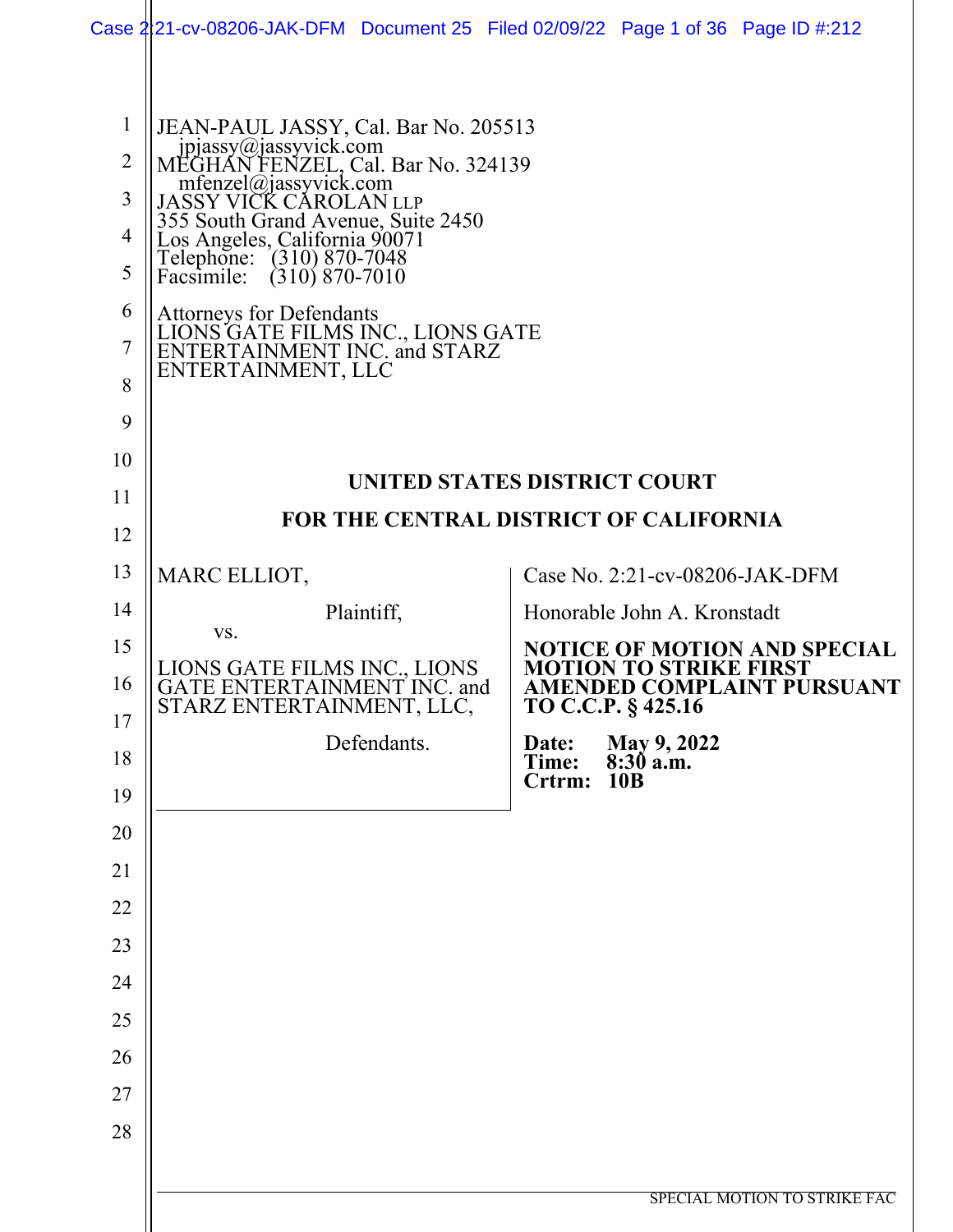#### 1 2 TO THE HONORABLE COURT AND ALL PARTIES AND THEIR COUNSEL OF RECORD:

3 4 5 6 7 8 9 10 11 12 13 PLEASE TAKE NOTICE that on Monday, May 9, 2022, at 8:30 a.m., or as soon thereafter as counsel may be heard in-person or virtually in Courtroom 10B, the Honorable John A. Kronstadt, presiding, located at 350 West First Street, Los Angeles, California 90012, defendants Lions Gate Films Inc., Lions Gate Entertainment Inc. and Starz Entertainment, LLC ("Starz") (collectively, "Defendants"), and each of them individually, will and hereby do move this Court for an order dismissing the First Amended Complaint ("FAC") filed by Plaintiff Marc Elliot ("Plaintiff") pursuant to California Code of Civil Procedure § 425.16 ("Section  $425.16$  $425.16$  $425.16$ " or the "anti-SLAPP<sup>1</sup> statute"), using the motion to dismiss standards of Federal Rule of Civil Procedure 12(b)(6), and striking each cause of action, in whole or in part, from the FAC with prejudice and without leave to amend.

#### 14 15 **This Motion is made following a conference of counsel pursuant to Local Rule of Court 7-3 which took place on January 21, 2022.**

16 17 18 19 20 21 22 Each cause of action in the First Amended Complaint is based on Defendants' speech and alleged conduct in furtherance of speech in connection with matters of public interest, and each falls within the scope of Section 425.16(e). As such, the burden shifts to Plaintiff to establish a probability of prevailing on those claims. C.C.P. § 425.16(b)(1). Plaintiff cannot satisfy his burden as a matter of law. Plaintiff's causes of action, and portions thereof, should be dismissed and stricken as a matter of law for the following reasons:

23 24 25 The first cause of action for defamation per se and the second cause of action for defamation by implication each fail as a matter of law, in whole or in part, because:

26

<span id="page-1-0"></span><sup>27</sup> 28 <sup>1</sup> SLAPP is an acronym that stands for "Strategic Lawsuits Against Public Participation."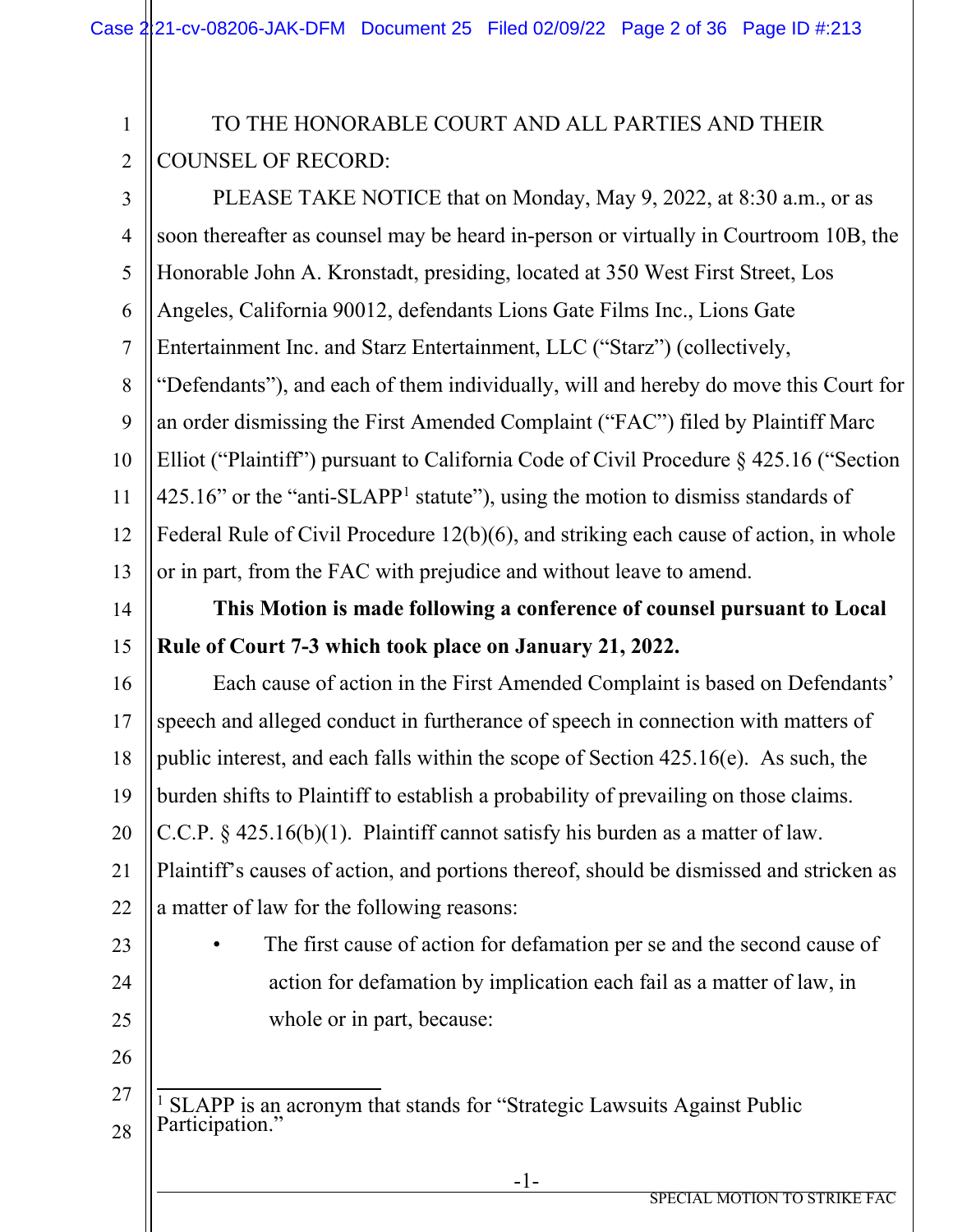| $\mathbf{1}$   | Defendants' limited television series (the "Series"), which is the basis<br>$\bigcirc$ |
|----------------|----------------------------------------------------------------------------------------|
| $\overline{2}$ | for the FAC and is judicially noticeable, does not state, either                       |
| 3              | explicitly or by reasonable or clear implication, anything defamatory                  |
| $\overline{4}$ | about Plaintiff; and/or                                                                |
| 5              | The allegedly defamatory statements and implications are not<br>$\circ$                |
| 6              | actionable because they do not convey verifiable statements of fact                    |
| 7              | but are instead constitutionally protected opinion and/or hyperbole.                   |
| 8              | Plaintiff's third cause of action for appropriation of name or likeness, fourth        |
| 9              | cause of action for false light and fifth cause of action for intentional              |
| 10             | infliction of emotional distress each fail as a matter of law, in whole or in          |
| 11             | part, because:                                                                         |
| 12             | o They are duplicative of Plaintiff's defamation claims and must be                    |
| 13             | dismissed;                                                                             |
| 14             | They fail for the same reasons the defamation claims fail; and<br>$\bigcirc$           |
| 15             | The third cause of action for appropriation of name or likeness also<br>$\bigcirc$     |
| 16             | fails because Plaintiff's name and image were used in an expressive                    |
| 17             | work (the Series) and not for an exclusively commercial purpose.                       |
| 18             | This Motion is based on: this Notice; the attached Memorandum of Points and            |
| 19             | Authorities; the concurrently filed Request for Judicial Notice with Exhibits 1-6; the |
| 20             | concurrently filed Lodging and Notice of Lodging of Exhibit 1; all pleadings and       |
| 21             | documents on file in this action; and such further judicially noticeable evidence or   |
| 22             | argument as may be presented at the hearing on this Motion.                            |
| 23             | For these reasons, Defendants respectfully request that this Court dismiss and         |
| 24             | strike Plaintiff's FAC, and each cause of action therein, with prejudice and without   |
| 25             | leave to amend.                                                                        |
| 26             |                                                                                        |
| 27             |                                                                                        |
| 28             |                                                                                        |
|                | $-2-$                                                                                  |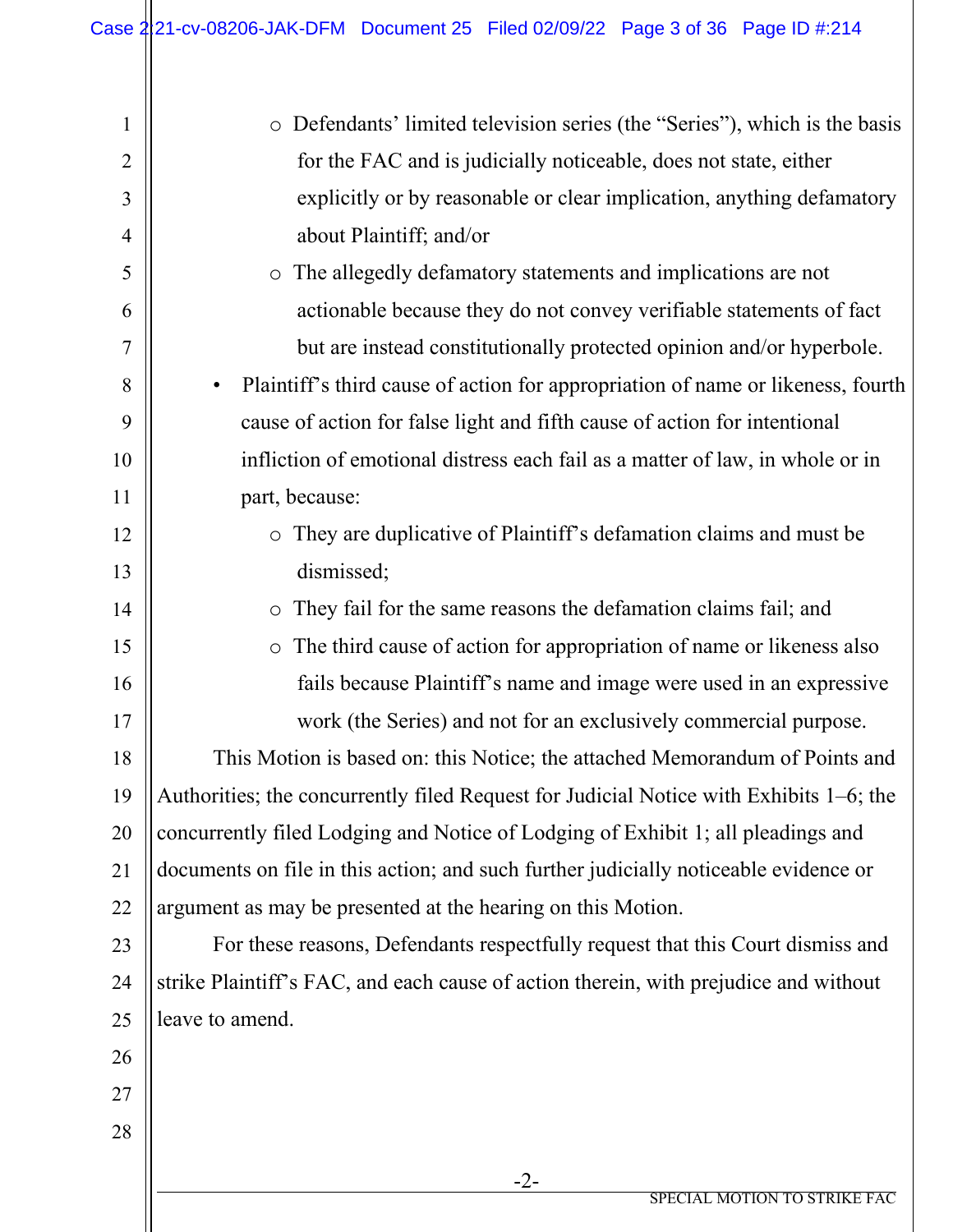<span id="page-3-0"></span>

| $\mathbf{1}$   | Defendants also request that the Court enter an award of attorneys' fees and                                                     |
|----------------|----------------------------------------------------------------------------------------------------------------------------------|
| $\overline{2}$ | costs pursuant to California Code of Civil Procedure $\S$ 425.16(c). <sup>2</sup>                                                |
| $\overline{3}$ |                                                                                                                                  |
| $\overline{4}$ | Dated: February 9, 2022                                                                                                          |
| 5              | <b>JASSY VICK CAROLAN LLP</b>                                                                                                    |
| 6              |                                                                                                                                  |
| 7              | By: /s/ Jean-Paul Jassy<br>Jean-Paul Jassy                                                                                       |
| 8              | Attorneys for Defendants<br>LIONS GATE FILMS INC., LIONS                                                                         |
| 9              | GATE ENTERTAINMENT INC. and<br>STARZ ENTERTAINMENT, LLC                                                                          |
| 10             |                                                                                                                                  |
| 11             |                                                                                                                                  |
| 12             |                                                                                                                                  |
| 13             |                                                                                                                                  |
| 14             |                                                                                                                                  |
| 15             |                                                                                                                                  |
| 16             |                                                                                                                                  |
| 17             |                                                                                                                                  |
| 18             |                                                                                                                                  |
| 19             |                                                                                                                                  |
| 20             |                                                                                                                                  |
| 21             |                                                                                                                                  |
| 22             |                                                                                                                                  |
| 23             |                                                                                                                                  |
| 24             |                                                                                                                                  |
| 25             |                                                                                                                                  |
| 26             |                                                                                                                                  |
| 27             | $2$ If this Motion, or any part thereof, is granted, Defendants will file a noticed motion to recover attorneys' fees and costs. |
| 28             |                                                                                                                                  |
|                | $-3-$<br>SPECIAL MOTION TO STRIKE FAC                                                                                            |
|                |                                                                                                                                  |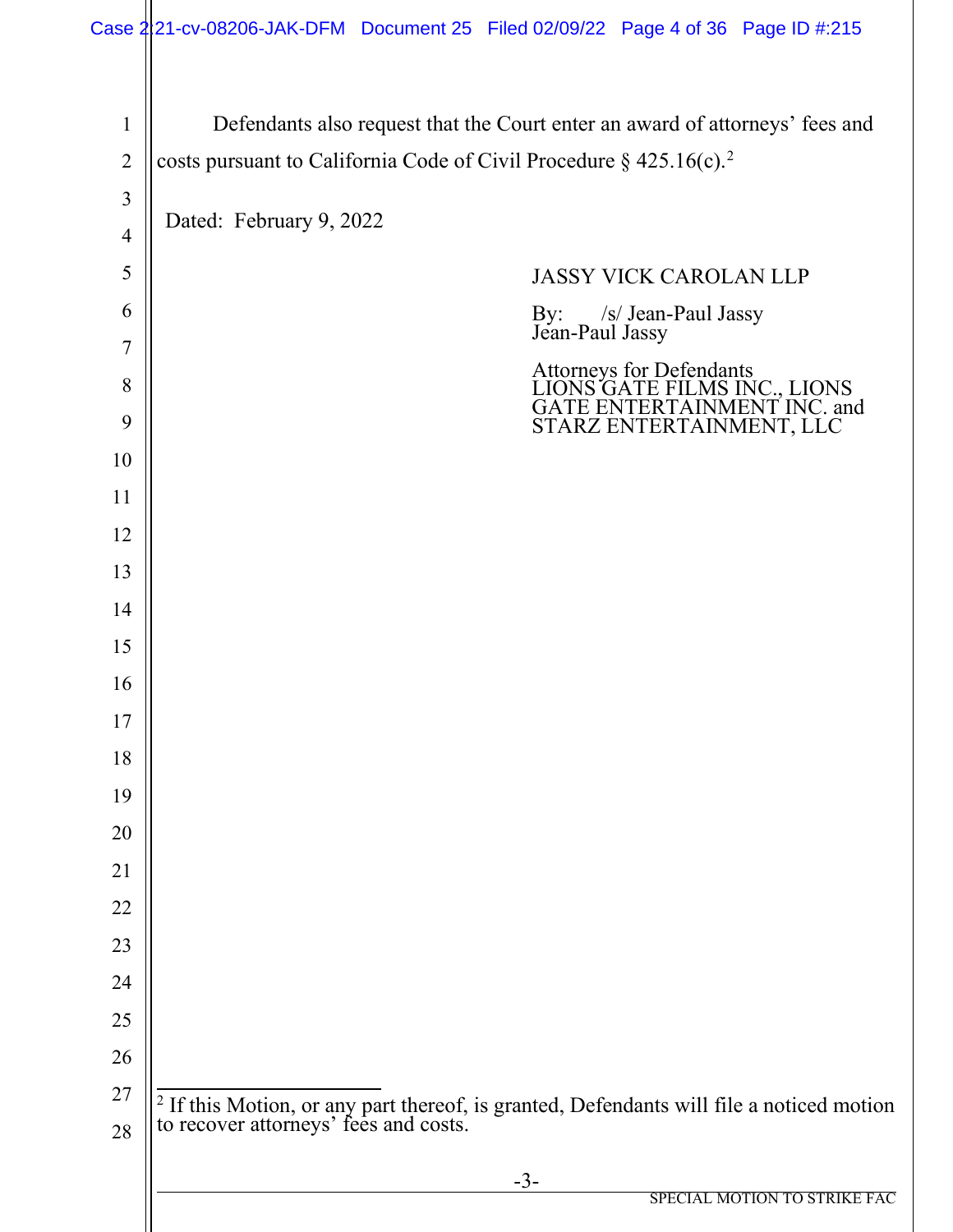|                |                | Case 2:21-cv-08206-JAK-DFM Document 25 Filed 02/09/22 Page 5 of 36 Page ID #:216                                               |
|----------------|----------------|--------------------------------------------------------------------------------------------------------------------------------|
| $\mathbf{1}$   |                | <b>TABLE OF CONTENTS</b>                                                                                                       |
| $\overline{2}$ |                | Page                                                                                                                           |
| 3              | I.             |                                                                                                                                |
| $\overline{4}$ | Π.             |                                                                                                                                |
| 5<br>6         |                | The NXIVM Organization and Criminal Conviction of its Leadership2<br>A.                                                        |
| 7              |                | <b>B.</b>                                                                                                                      |
| 8              |                | Plaintiff's Connection and Continued Dedication to NXIVM 3<br>$\mathcal{C}$ .                                                  |
| 9              |                | Defendants' Documentary Series About NXIVM and Raniere 4<br>D.                                                                 |
| 10             |                | E.                                                                                                                             |
| 11             | III.           | THE ANTI-SLAPP STATUTE APPLIES TO PLAINTIFF'S CLAIMS 6                                                                         |
| 12             |                | A.                                                                                                                             |
| 13<br>14       |                | <b>B.</b>                                                                                                                      |
| 15             | IV.            | THE FIRST STEP IN THE ANTI-SLAPP ANALYSIS IS SATISFIED 7                                                                       |
| 16             | $\overline{V}$ | PLAINTIFF CANNOT SATISFY HIS BURDEN ON THE SECOND                                                                              |
| 17             |                |                                                                                                                                |
| 18             |                | Plaintiff's Two Defamation Claims Fail as a Matter of Law 11<br>A.                                                             |
| 19             |                | Defendants Neither Directly Published Nor Reasonably<br>1.                                                                     |
| 20             |                |                                                                                                                                |
| 21<br>22       |                | 2.<br>The Purportedly Defamatory Implications Are Not "Of and<br>Concerning" Plaintiff Directly or by "Clear Implication."  17 |
| 23             |                | Even if the Purported Implications Concerned Plaintiff, the<br>3.                                                              |
| 24             |                | Defamation Claims Still Fail as a Matter of Law18                                                                              |
| 25             |                | The Alleged Implications Are Not Actionable Because<br>a.                                                                      |
| 26             |                | They Do Not Convey Verifiable Statements of Fact18                                                                             |
| 27             |                | $\mathbf{i}$ .                                                                                                                 |
| 28             |                | The Specific Context of the Material at Issue20<br>ii.                                                                         |
|                |                | $-1-$<br>SPECIAL MOTION TO STRIKE FAC                                                                                          |
|                |                |                                                                                                                                |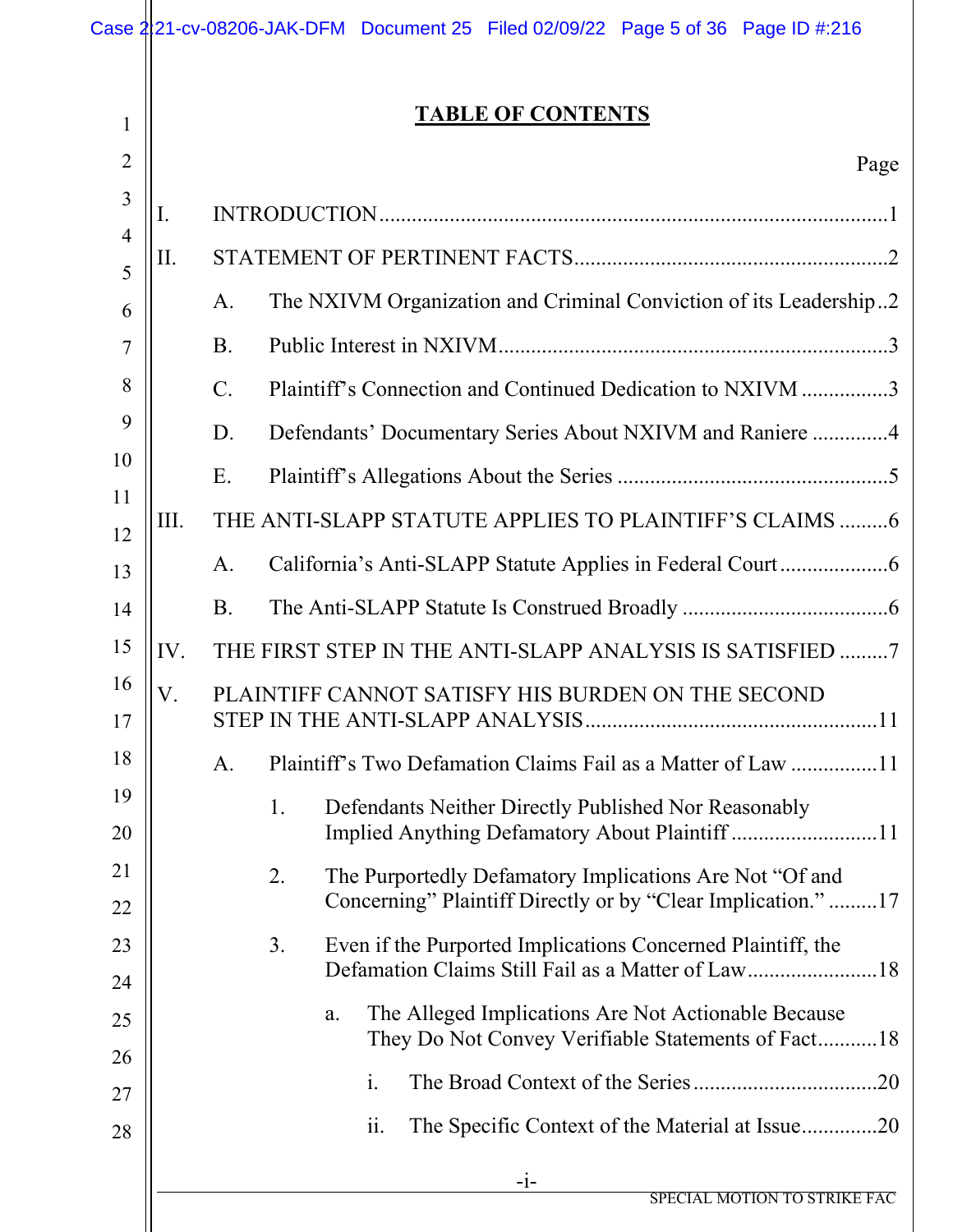|                | Case 2 21-cv-08206-JAK-DFM Document 25 Filed 02/09/22 Page 6 of 36 Page ID #:217 |
|----------------|----------------------------------------------------------------------------------|
| $\mathbf{1}$   | $\overline{\text{iii}}$ .                                                        |
| $\overline{2}$ | <b>B.</b><br>Plaintiff's Ancillary Claims Also Fail as a Matter of Law22         |
| 3              | The Ancillary Claims Are Duplicative and Must Be Dismissed23<br>1.               |
| $\overline{4}$ | 2.<br>The Ancillary Claims Fail Because the Defamation Claims Fail.23            |
| 5              | 3.<br>The "Appropriation" Claim Also Fails for Independent                       |
| 6              |                                                                                  |
| 7              | The Series Is an Expressive, Not Commercial, Work24<br>a.                        |
| 8              | $\mathbf b$ .<br>Defendants' Uses Are Protected Speech 24                        |
| 9              | VI.                                                                              |
| 10             |                                                                                  |
| 11<br>12       |                                                                                  |
| 13             |                                                                                  |
| 14             |                                                                                  |
| 15             |                                                                                  |
| 16             |                                                                                  |
| 17             |                                                                                  |
| 18             |                                                                                  |
| 19             |                                                                                  |
| 20             |                                                                                  |
| 21             |                                                                                  |
| 22             |                                                                                  |
| 23             |                                                                                  |
| 24             |                                                                                  |
| 25             |                                                                                  |
| 26             |                                                                                  |
| 27             |                                                                                  |
| 28             |                                                                                  |
|                | $-ii-$<br>SPECIAL MOTION TO STRIKE FAC                                           |
|                |                                                                                  |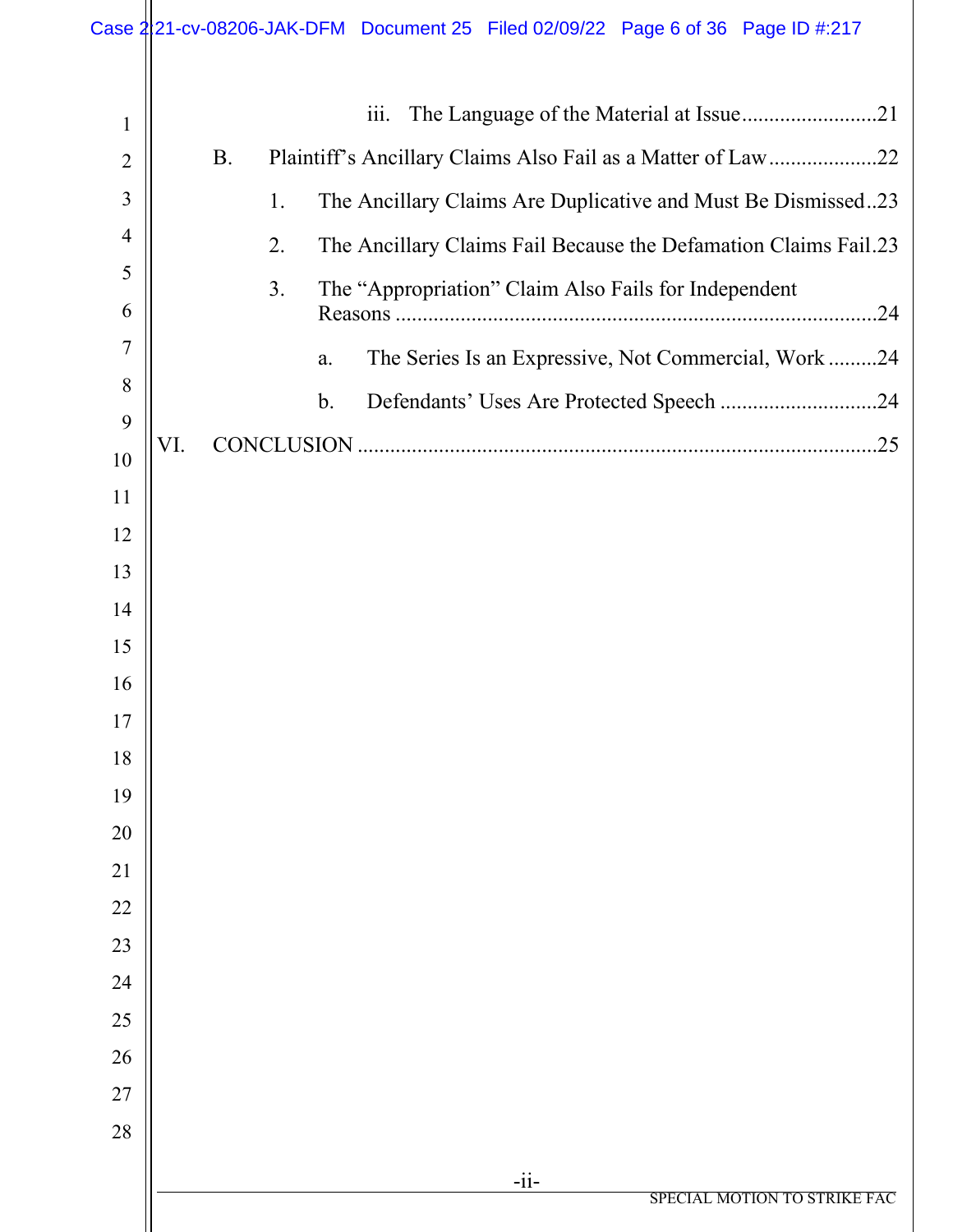|                     | Case 2 21-cv-08206-JAK-DFM Document 25 Filed 02/09/22 Page 7 of 36 Page ID #:218 |
|---------------------|----------------------------------------------------------------------------------|
| $\mathbf{1}$<br>2   | <b>TABLE OF AUTHORITIES</b>                                                      |
| 3                   | Page(s)<br><b>CASES</b>                                                          |
| $\overline{4}$<br>5 | Alszeh v. Home Box Office,                                                       |
| 6                   | Baker v. Los Angeles Herald Examiner,                                            |
| 7                   | Balzaga v. Fox News Network, LLC,                                                |
| 8<br>9              |                                                                                  |
| 10                  | Baral v. Schnitt,                                                                |
| 11<br>12            | Baugh v. CBS, Inc.,                                                              |
| 13                  | Blatty v. New York Times Co.,                                                    |
| 14<br>15            | Brewer v. Hustler Magazine, Inc.,                                                |
| 16                  | Buckley v. Littell,                                                              |
| 17<br>18            | Campanelli v. Regents of Univ. of Calif.,                                        |
| 19<br>20            | Central Hudson Gas & Elec. Co. v. Public Serv. Comm'n, 4                         |
| 21                  | Church of Scientology v. Wollersheim,                                            |
| 22<br>23            | City of Colton v. Singletary,                                                    |
| 24                  | Couch v. San Juan Unif. Sch. Dist.,                                              |
| 25<br>26            | Cross v. Cooper,                                                                 |
| 27                  | Daly v. Viacom, Inc.,                                                            |
| 28                  |                                                                                  |
|                     | $-iii-$<br>SPECIAL MOTION TO STRIKE FAC                                          |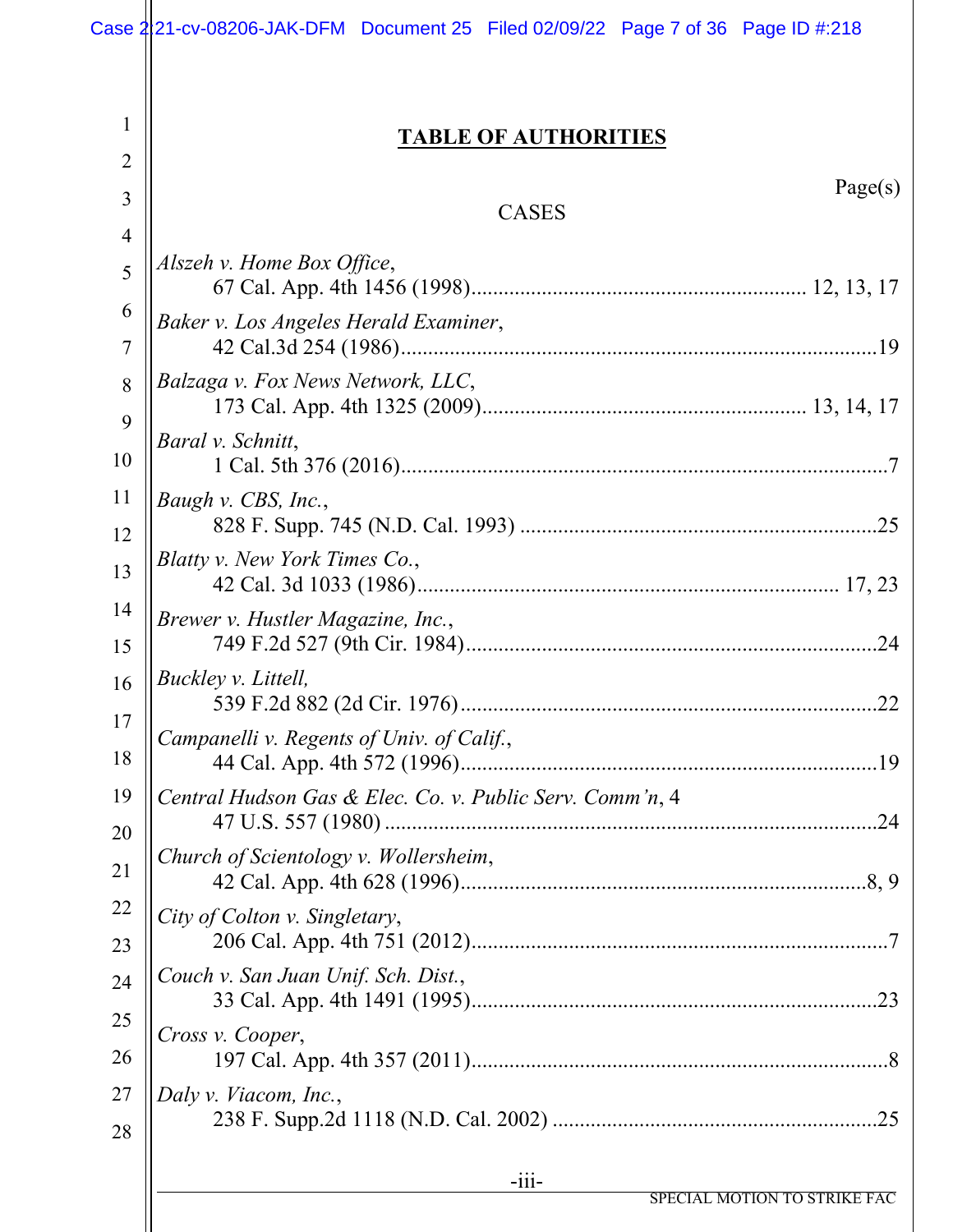#### -iv- SPECIAL MOTION TO STRIKE FAC 1 2 3 4 5 6 7 8 9 10 11 12 13 14 15 16 17 18 19 20 21 22 23 24 25 26 27 28 *Doe v. Gangland Prods., Inc.*, 730 F.3d 946 (9th Cir. 2013)............................................................. 8, 9, 11, 25 *Dora v. Frontline Video, Inc.*, 15 Cal. App. 4th 536 (1993).............................................................................25 *Equilon Enters. v. Consumer Cause, Inc.*, 29 Cal. 4th 53 (2002)......................................................................................6, 9 *Ferlauto v. Hamsher*, 74 Cal. App. 4th 1394 (1999)........................................................ 17, 19, 20, 21 *FilmOn.com Inc. v. DoubleVerify Inc.*, 7 Cal. 5th 133 (2019)......................................................................................8, 9 *Forsher v. Bugliosi*, 26 Cal. 3d 792 (1980)................................................................................ 12, 17 *Gertz v. Robert Welch, Inc.*, 418 U.S. 323 (1974) .................................................................................. 10, 11 *Gilbert v. Sykes*, 147 Cal. App. 4th 13 (2007).........................................................................7, 23 *Gionfriddo v. Major League Baseball*, 94 Cal. App. 4th 400 (2001).............................................................................25 *Greenbelt Publ. Assn. v. Bresler*, 398 U.S. 6 (1970) .............................................................................................19 *Hall v. Time Warner, Inc.*, 153 Cal. App. 4th 1337 (2007).........................................................................10 *Herring Networks, Inc. v. Maddow*, 8 F.4th 1148 (9th Cir. 2021)........................................................ 6, 7, 19, 20, 22 *Hilton v. Hallmark Cards,*  599 F.3d 894 (9th Cir. 2010)........................................................................8, 11 *Hustler Magazine, Inc. v. Falwell*, 485 U.S. 46 (1988) ...........................................................................................18 *Info. Control Corp. v. Genesis One Comput. Corp.*, 611 F.2d 781 (9th Cir. 1980)..................................................................... 19, 20 *Jackson v. Mayweather*, 10 Cal. App. 5th 1240 (2017).............................................................................7 *Koch v. Goldway*, 817 F.2d 507 (9th Cir. 1987)............................................................................22 Case 2:21-cv-08206-JAK-DFM Document 25 Filed 02/09/22 Page 8 of 36 Page ID #:219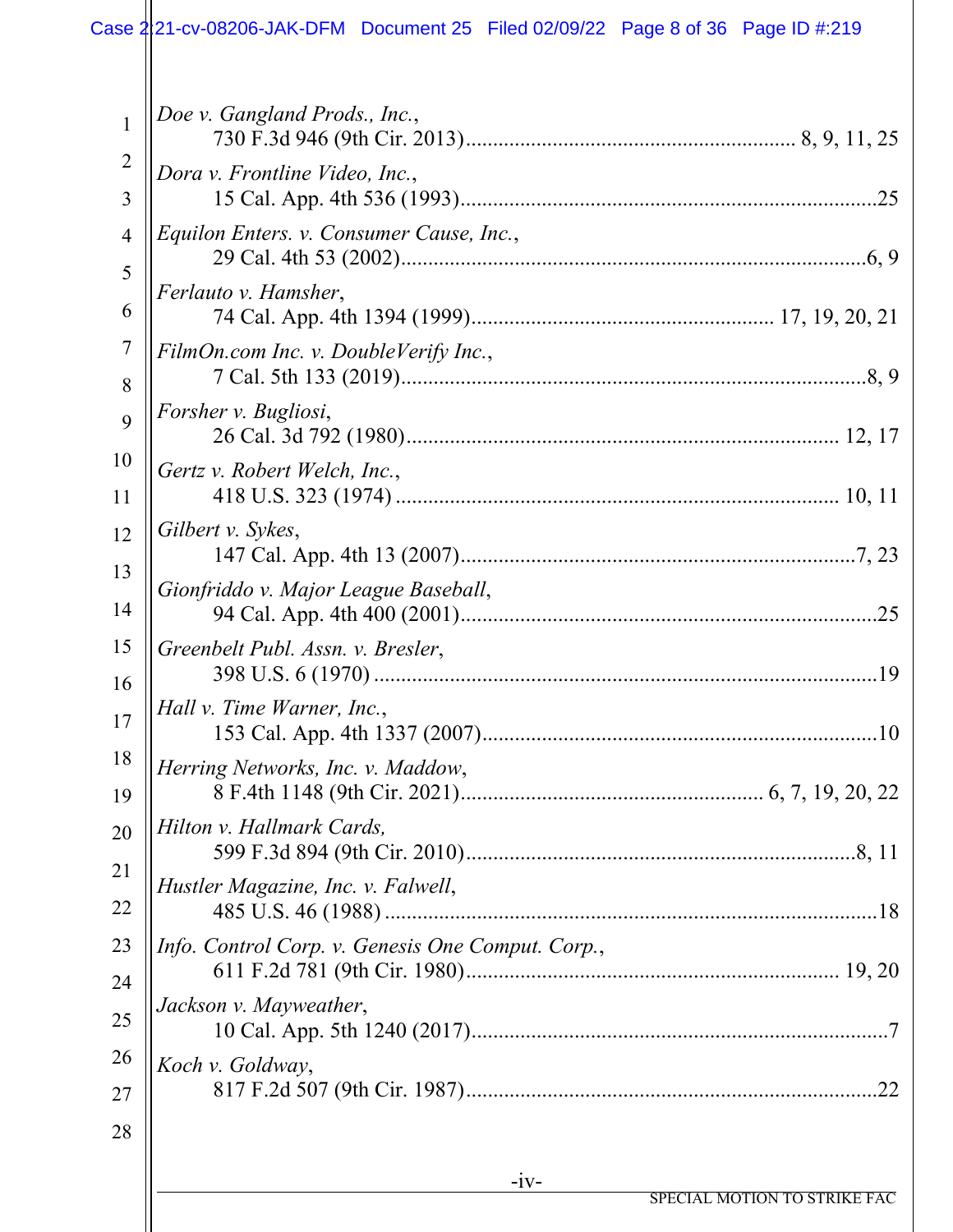# Case 2:21-cv-08206-JAK-DFM Document 25 Filed 02/09/22 Page 9 of 36 Page ID #:220

|                     | $-V-$                                             |
|---------------------|---------------------------------------------------|
| 28                  |                                                   |
| 27                  |                                                   |
| 26                  | Rudwall v. BlackRock, Inc.,                       |
| 25                  | Reader's Digest Assn. v. Super. Ct.,              |
| 24                  |                                                   |
| 23                  | Polydoros v. Twentieth Cent. Fox Film Corp.,      |
| 22                  | Partington v. Bugliosi,                           |
| 20<br>21            |                                                   |
| 19                  | Nygård, Inc. v. Uusi-Kerttula,                    |
| 18                  | New York Times Co. v. Sullivan,                   |
| 17                  | Navellier v. Sletten,                             |
| 16                  |                                                   |
| 15                  | Nadel v. Regents of the Univ. of Calif.,          |
| 14                  | NXIVM Corp. v. Sutton,                            |
| 13                  | .22                                               |
| 11<br>12            | Moyer v. Amador Valley Jt. Union High Sch. Dist., |
| 10                  | Monterey Plaza Hotel v. HERE Local 483,           |
| 9                   | Montana v. San Jose Mercury News, Inc.,           |
| 8                   |                                                   |
| 7                   | Milkovich v. Lorain Journal Co.,                  |
| 6                   | Mattel, Inc. v. MCA Records, Inc.,<br>.24         |
| 5                   |                                                   |
| $\overline{4}$      | M.G. v. Time Warner,                              |
| $\overline{2}$<br>3 | Letter Carriers v. Austin,                        |
| $\mathbf{1}$        | .24                                               |
|                     | Leidholt v. $L.F.P., Inc.,$                       |
|                     |                                                   |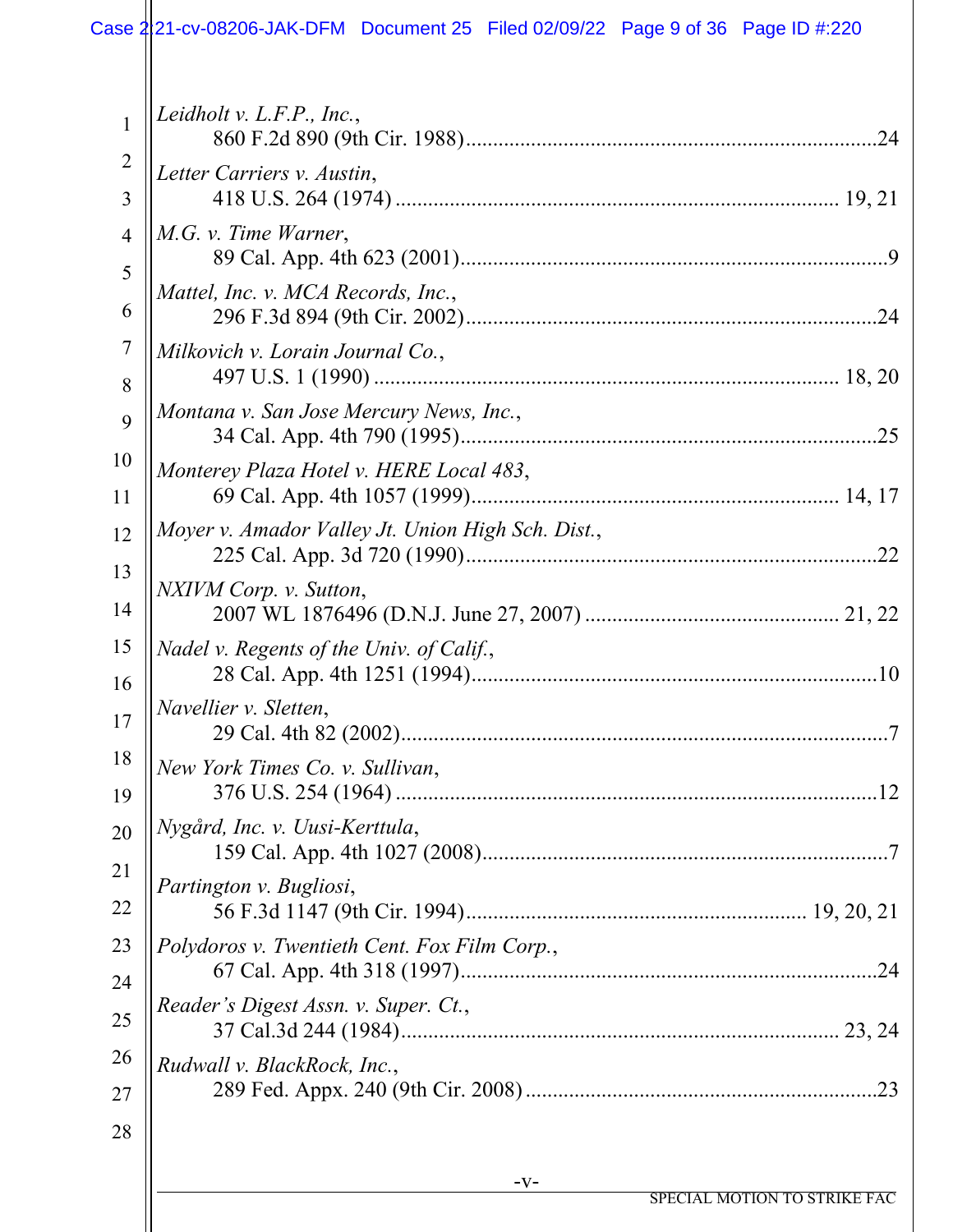# Case 2:21-cv-08206-JAK-DFM Document 25 Filed 02/09/22 Page 10 of 36 Page ID #:221

| $\mathbf{1}$ | Sarver v. Chartier,                                                         |
|--------------|-----------------------------------------------------------------------------|
| 2<br>3       | Seelig v. Infinity Broadcasting Corp.,                                      |
| 4            | Stewart v. Rolling Stone LLC,                                               |
| 5<br>6       | Tamkin v. CBS Broad., Inc.,                                                 |
| 7            | Terry v. Davis Community Church,                                            |
| 8<br>9       | Thomas v. Los Angeles Times Comms. LLC,                                     |
| 10           | Traditional Cat Ass'n, Inc. v. Gilbreath,                                   |
| 11<br>12     | U.S. v. Raniere,                                                            |
| 13           | U.S. ex rel. Newsham v. Lockheed Missiles & Space Co., Inc.,                |
| 14<br>15     | Underwager v. Channel 9 Australia,                                          |
| 16           | Varian Med. Sys., Inc. v. Delfino,                                          |
| 17<br>18     | 6                                                                           |
| 19           | Virginia State Bd. of Pharmacy v. Virginia Citizens Consumer Council, Inc., |
| 20           | Wong v. Tai Jing,                                                           |
| 21<br>22     |                                                                             |
| 23           | <b>U.S. CONSTITUTION</b>                                                    |
| 24<br>25     |                                                                             |
| 26           |                                                                             |
| 27           |                                                                             |
| 28           |                                                                             |
|              | $-vi-$<br>SPECIAL MOTION TO STRIKE FAC                                      |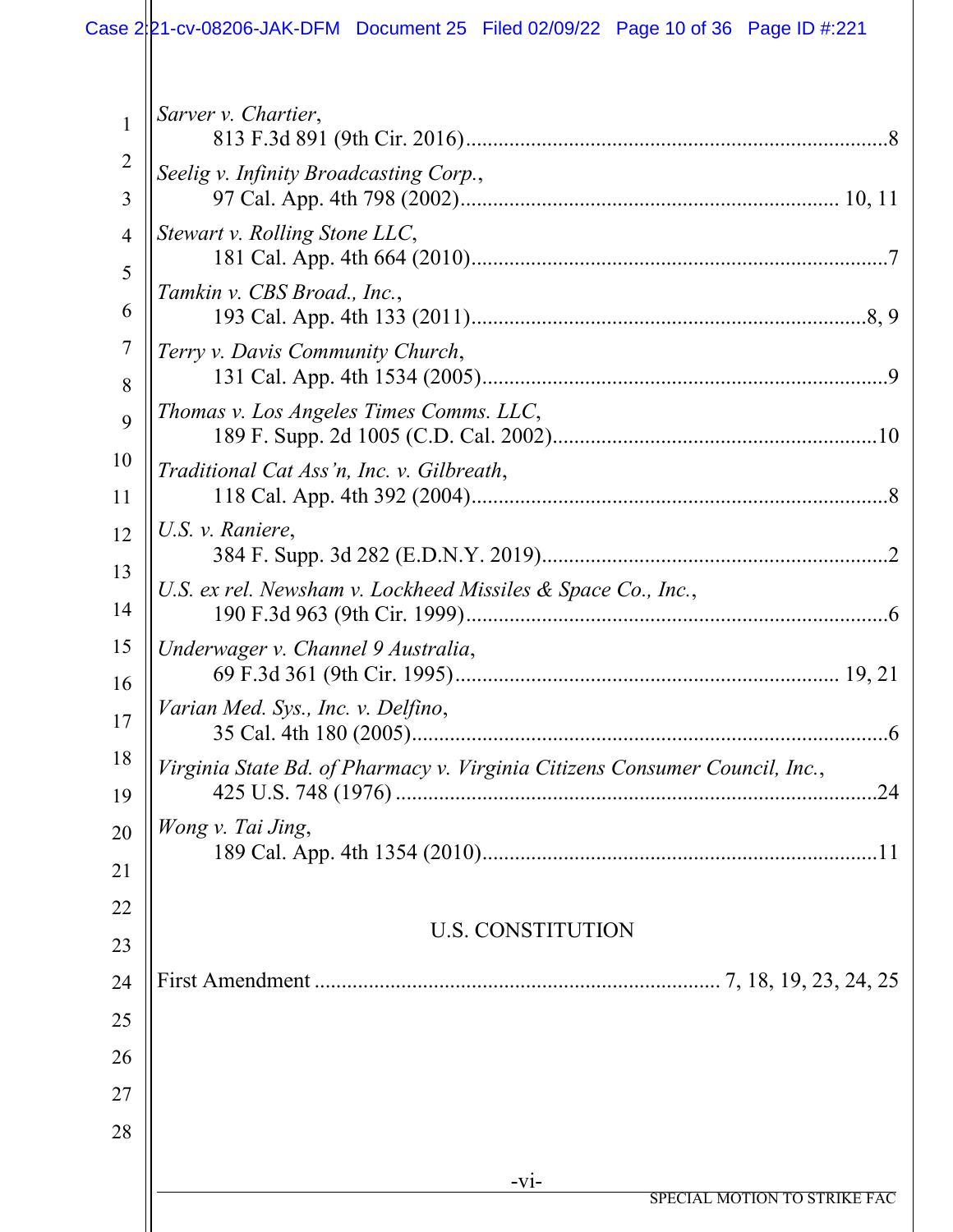|                | Case 2 21-cv-08206-JAK-DFM Document 25 Filed 02/09/22 Page 11 of 36 Page ID #:222 |
|----------------|-----------------------------------------------------------------------------------|
| 1              | <b>STATE STATUTES</b>                                                             |
| $\overline{2}$ | California Civil Code                                                             |
| 3              |                                                                                   |
| $\overline{4}$ |                                                                                   |
| 5              |                                                                                   |
| 6              | California Code of Civil Procedure                                                |
|                |                                                                                   |
| 7              |                                                                                   |
| 8              |                                                                                   |
| 9              |                                                                                   |
| 10             |                                                                                   |
| 11             | <b>MISCELLANEOUS</b>                                                              |
| 12             | Marc Elliot: Inspirational Speaker & Author, https://www.marcelliot.com4          |
| 13             | Marc Elliot's Twitter profile, @MarcE_Speaks, Marc Elliot (@MarcE_Speaks) /       |
| 14             |                                                                                   |
| 15             | YouTube.com (Oct. 27, 2020), timestamp 1:23-2:23, https://www.youtube.            |
| 16             |                                                                                   |
| 17             |                                                                                   |
| 18             |                                                                                   |
| 19             |                                                                                   |
| 20             |                                                                                   |
| 21             |                                                                                   |
| 22             |                                                                                   |
| 23             |                                                                                   |
| 24             |                                                                                   |
| 25             |                                                                                   |
| 26             |                                                                                   |
| 27             |                                                                                   |
| 28             |                                                                                   |
|                |                                                                                   |
|                | $-vii-$<br>SPECIAL MOTION TO STRIKE FAC                                           |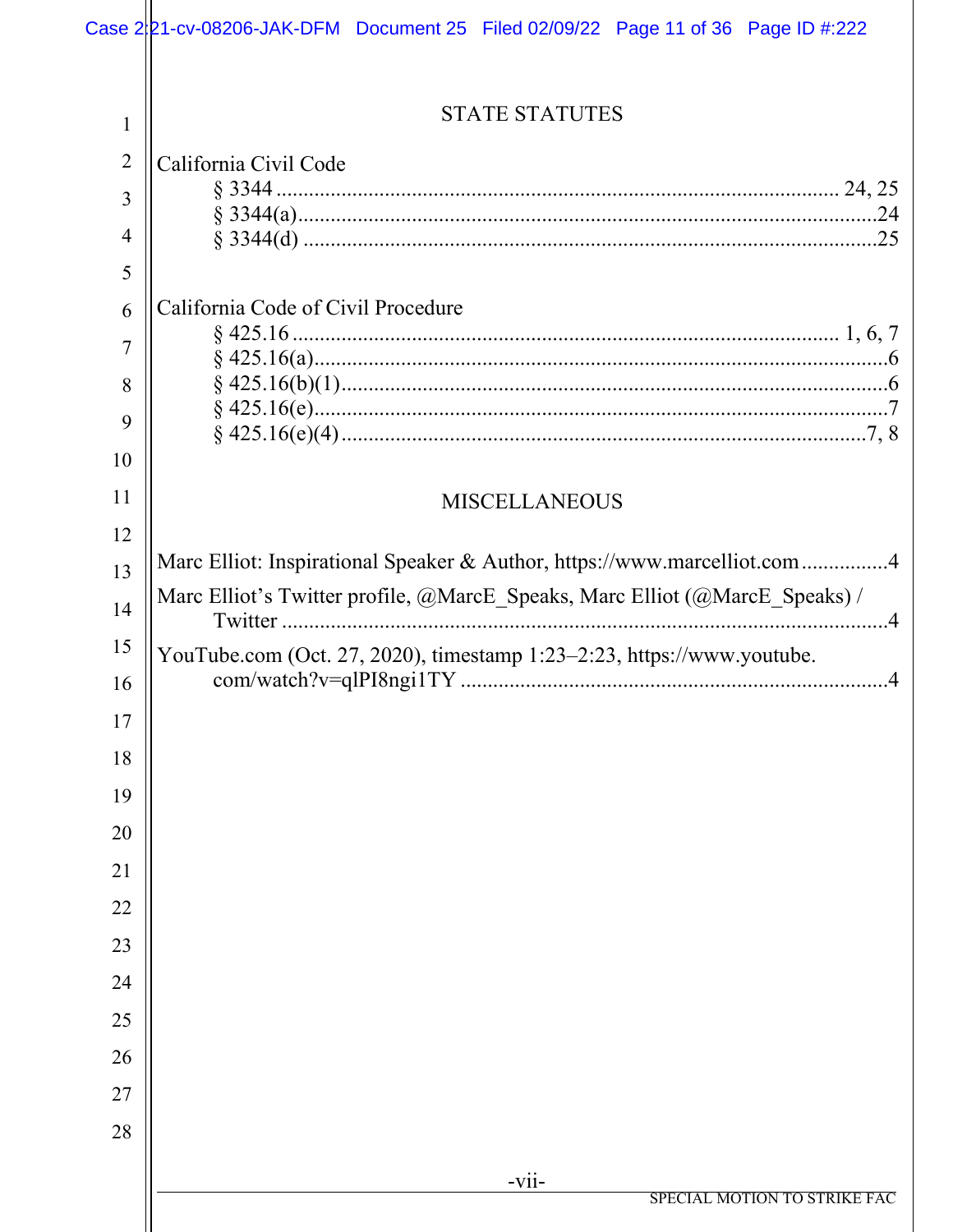# **I. INTRODUCTION**

1

2 3 4 5 6 7 8 9 10 11 Plaintiff Marc Elliot was and is a devotee of NXIVM, a "self-help" organization that has frequently been called "cult-like," whose most senior leaders were recently convicted of serious federal crimes, including sex trafficking. Defendant Starz produced a four-part television documentary series about NXIVM, *Seduced: Inside the NXIVM Cult* (the "Series"), chronicling the group's scams and nefarious activities, including those perpetrated by NXIVM founder Keith Raniere, who is currently serving a 120-year sentence in federal prison. Plaintiff, who touts his international fame, takes issue with 45 seconds out of the four-hour Series. The Series depicts him as one of NXIVM's "success stories," who, with NXIVM's help, overcame Tourette Syndrome and then served as a NXIVM spokesperson.

12 13 14 15 16 17 18 The Series uses experts and firsthand accounts to recount the profoundly damaging conduct of NXIVM, Raniere and other group leaders, but nowhere does the Series state or imply that Plaintiff – unlike other NXIVM leaders – engaged in any criminal or otherwise wrongful behavior. Nevertheless, Plaintiff alleges that because of the proximity of his fleeting portrayals to statements about NXIVM's leaders, particularly Raniere, he, too, is portrayed badly. But none of the purportedly defamatory implications alleged by Plaintiff is reasonable or clear as a matter of law.

19 20 21 22 23 24 25 26 27 28 Defendants move pursuant to California Code of Civil Procedure § 425.16, the anti-SLAPP statute, to dismiss Plaintiff's First Amended Complaint and each of its claims. Defendants ask the Court to take judicial notice of the Series, certain court records and the existence of media reports, as the Court would do on a motion to dismiss. Defendants easily satisfy the first step in the anti-SLAPP analysis because each claim arises from Defendants' speech on matters of public interest. The burden then shifts to Plaintiff to demonstrate a probability of prevailing on his claims, which he cannot satisfy as the Series makes no defamatory statements directly or by implication about Plaintiff. Even if there were such implications, they would all be protected speech. Plaintiff's ancillary claims for false light, emotional distress and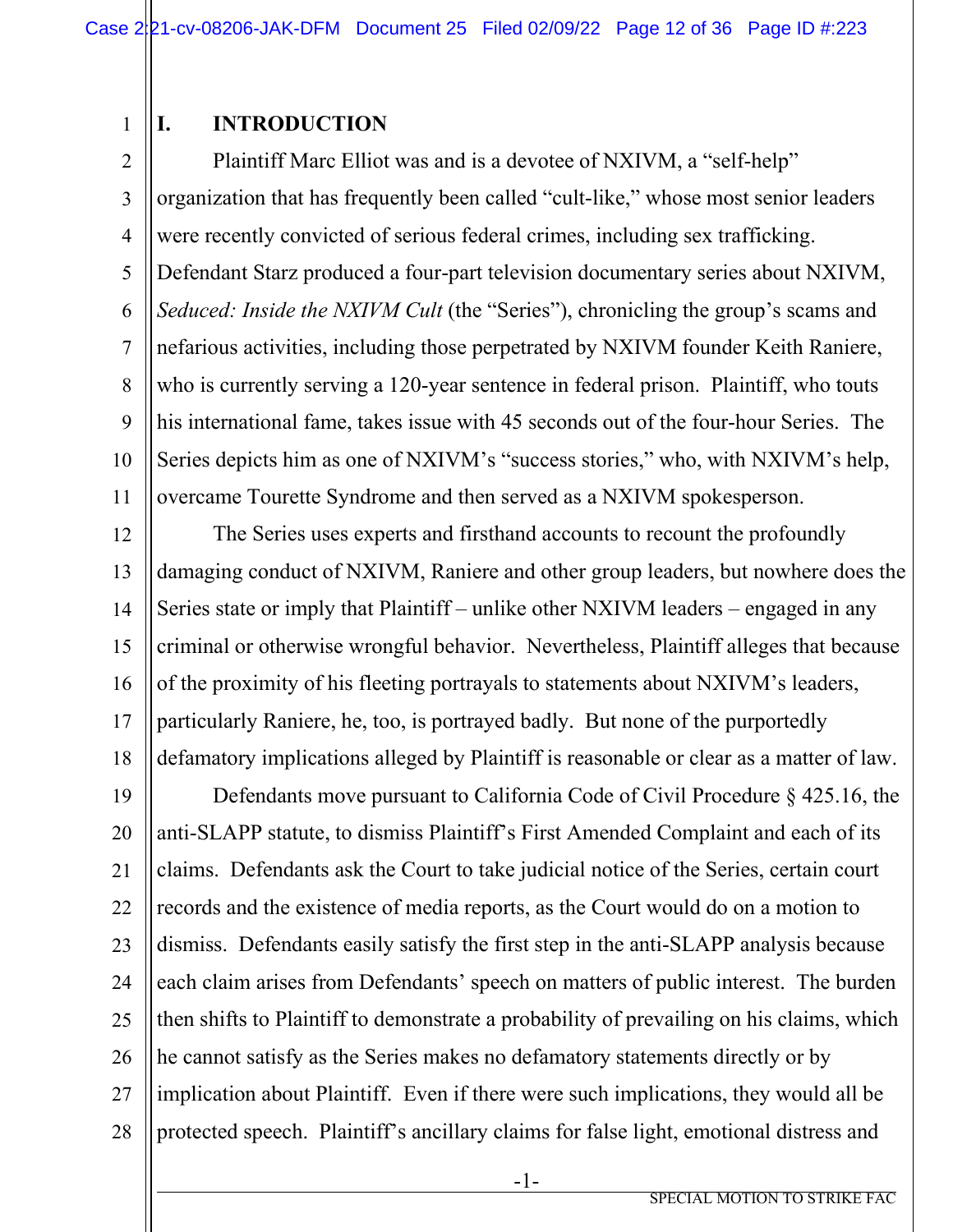1 2 appropriation of likeness likewise fail as a matter of law. As such, Defendants' anti-SLAPP motion should be granted in full.

3

4

5

# **A. The NXIVM Organization and Criminal Conviction of its**

# **Leadership.**

**II. STATEMENT OF PERTINENT FACTS**

6 7 8 9 10 11 12 13 14 15 16 NXIVM was a purported self-help organization and the subject of a highprofile criminal prosecution in the Eastern District of New York for federal offenses, including sex trafficking, forced labor and racketeering. *See U.S. v. Raniere*, 384 F. Supp. 3d 282, 292 (E.D.N.Y. 2019). Prosecutors focused on a secret society under the NXIVM umbrella called DOS. *Id.* at 293. Keith Raniere, NXIVM's leader, directed a hierarchy of women to engage in sex acts, manual labor, and skin branding in exchange for blackmail and other compensation. *See id.* The women recruited as "slaves" into DOS were active members of NXIVM. *Id.* In 2019, Raniere was convicted on all charges and sentenced to 120 years in prison. Request for Judicial Notice ("RJN"), Ex. 2 (docket report). Five other senior NXIVM members pleaded guilty and received varying sentences. *See id.*

17 18 19 20 21 22 23 24 25 26 Prior to the revelations about DOS, NXIVM was known as a paid membership organization that offered "self-improvement" seminars. Keith Raniere and Nancy Salzman designed NXIVM's curricula, outlined the organizational structure, and defined its ideology. *See* FAC ¶ 20. NXIVM's entrylevel Executive Success Programs ("ESP's") aimed to foster "emotional intelligence." *See* FAC ¶ 21. Two separate training programs, JNESS Tracks and SOP, or "Society of Protectors," examined gender roles, as viewed by Raniere. *See* FAC ¶¶ 41–44. Individuals who successfully completed different modules could climb the NXIVM hierarchy, eventually earning income from recruiting and the fees other members paid. *See* FAC ¶¶ 26, 27, 32.

- 27
- 28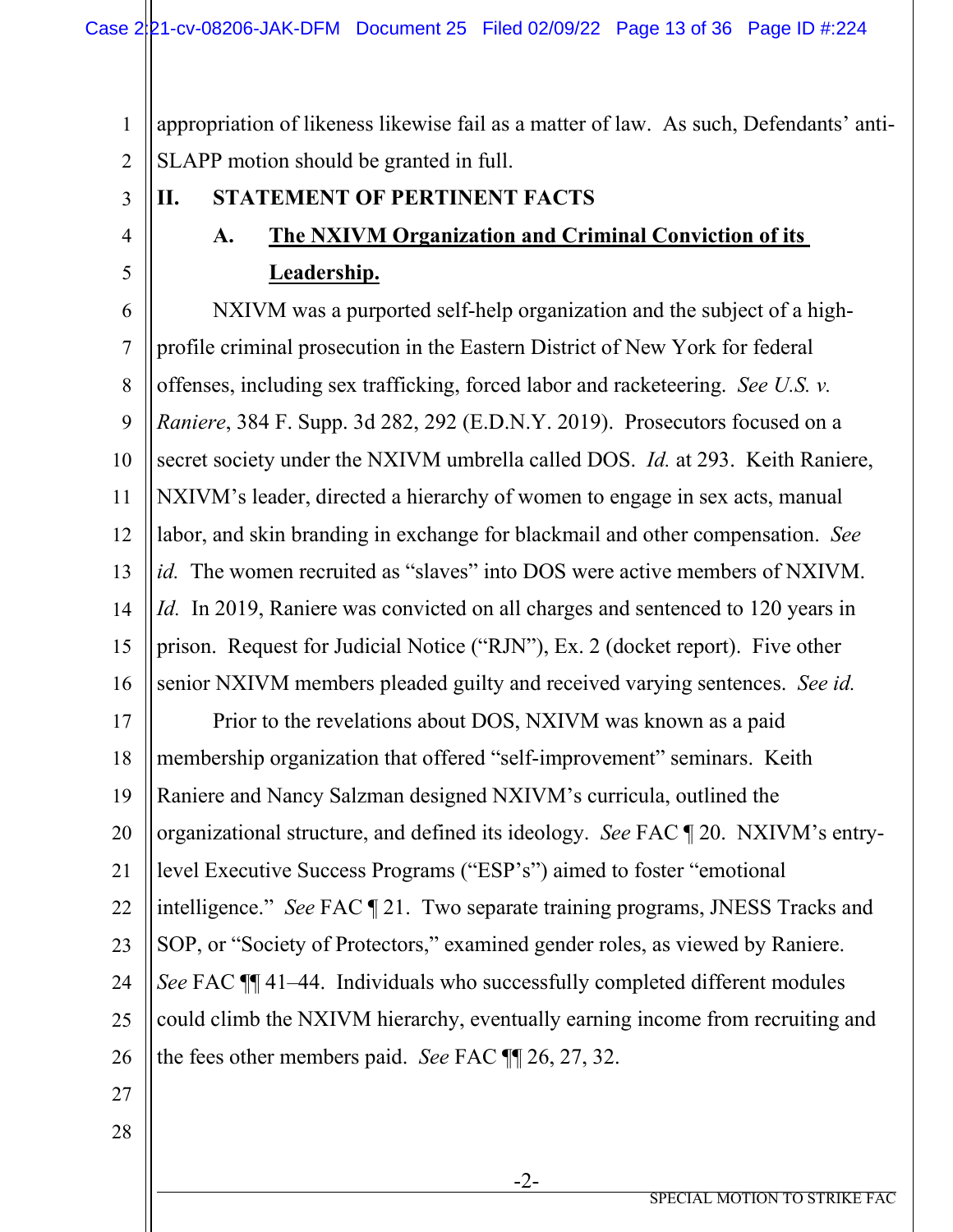1

# **B. Public Interest in NXIVM.**

2 3 4 5 6 7 8 9 10 11 12 13 14 NXIVM and Raniere have long attracted public interest and media attention. Several prominent publications have conducted deep-dive investigations of Raniere and NXIVM over the years—*Forbes* in 2003, *Vanity Fair* in 2010, the *New York Times* in 2017—and the *Albany Times Union* extensively covered the Albany-based NXIVM for decades. RJN, Ex. 3. Following the *New York Times*' blockbuster exposé on women branded with a cauterizing pen, and thanks to the determination of actress Catherine Oxenberg (mother of former NXIVM member India Oxenberg), NXIVM and Raniere became the subject of a media frenzy starting in 2017. *See, e.g.*, RJN, Ex. 4. Federal prosecutors filed suit and arrested Raniere in 2018, and the final NXIVM defendant was sentenced in late 2021. *See* RJN, Ex. 2 (docket report). The foregoing events generated broad media coverage, several podcasts, and at least two documentary television series, including, ultimately, the one at issue in this case. *See, e.g.*, RJN, Exs. 1, 4.

15

## **C. Plaintiff's Connection and Continued Dedication to NXIVM.**

16 17 18 19 20 21 22 Plaintiff Marc Elliot was a prominent and active member of NXIVM. FAC ¶¶ 22–37. Plaintiff first joined NXIVM in 2010 and claimed that NXIVM's ESP trainings helped him overcome his symptoms of Tourette Syndrome. FAC ¶¶ 22– 24. He rose through NXIVM's ranks, becoming a coach, advancing to proctor, and earning his living through NXIVM. FAC  $\P$  26, 27, 32. Starting in 2014, Plaintiff became a public face for what NXIVM's trainings could accomplish, both within the group and in recruiting campaigns with the public. FAC ¶¶ 27–32.

23 24 25 26 Instead of leaving NXIVM following the revelations in 2017 that Raniere had led a sex trafficking and forced labor ring, Plaintiff, through his own allegations and judicially noticeable material, continued to support NXIVM and added his voice to the controversy even after Raniere's conviction. *See* FAC ¶¶

- 27
- 28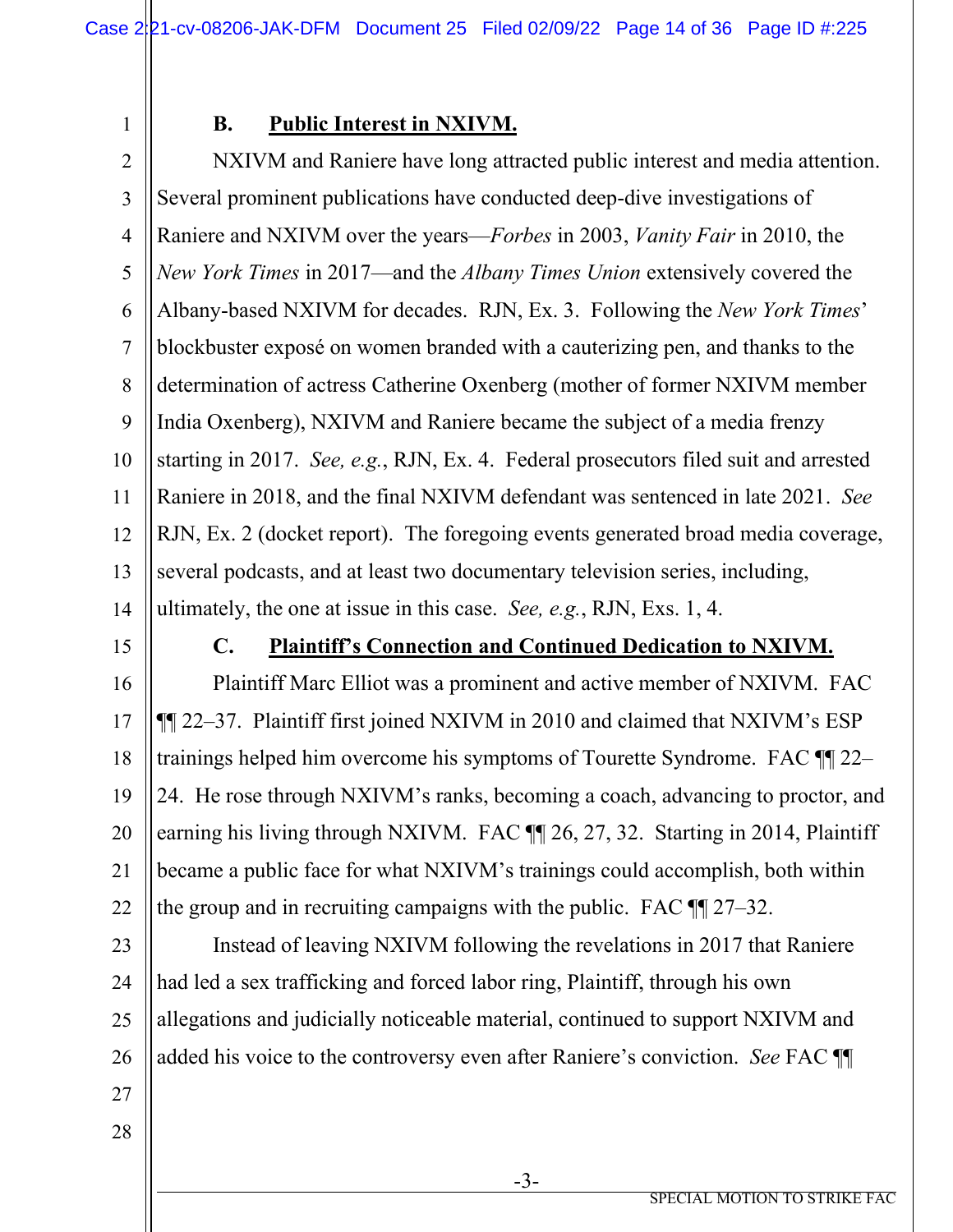1 33–37; *see also* RJN, Ex. 2 [Dkt. 925] at 33–36 (Raniere sentencing memo); Ex. 5. [3](#page-14-0)

2

# **D. Defendants' Documentary Series About NXIVM and Raniere.**

3 4 5 6 7 8 9 10 11 *Seduced: Inside the NXIVM Cult* is a four-part documentary television series from Starz that examines the personal experience of India Oxenberg, a former member of NXIVM, who suffered abuse at the direction of Raniere. *See* FAC ¶ 38; RJN, Ex. 1. The Series features original audio and video recordings from NXIVM events, interviews with first-hand witnesses, news coverage of NXIVM and the criminal trial, commentary from outside experts opining about NXIVM, and clips illustrating the commentary. *See* RJN, Ex. 1; *see also, e.g.,* FAC ¶¶ 46, 47, 51. The experts mostly focus on the psychology and practices of cult-like groups, drawing parallels between NXIVM and other groups. *See id.* 

12 13 14 15 16 17 18 19 20 21 22 Plaintiff is only briefly featured in the Series, in Episodes One, Two, and Four. *See id.* He is not the focus of the Series. *See id*.<sup>[4](#page-14-1)</sup> In Episode One, the documentary shows how ESP trainings opened with video testimonials from Plaintiff, touting how NXIVM and ESP help him beat Tourette's. *See* RJN, Ex. 1, Ep. 1 at 10:07. In Episode Two, the Series shows various clips from NXIVM trainings and testimonials that include Plaintiff. *See* RJN, Ex. 1, Ep. 2 at 20:23– 40:39; FAC ¶¶ 41–62. Episode Two also shows Plaintiff with Dr. Brandon Porter promoting the potential of NXIVM trainings to overcome neurological issues. The Series then covered Dr. Porter's other work with NXIVM: conducting "fright experiments" where graphically violent videos were shown to women to track their

<span id="page-14-0"></span><sup>23</sup> 24 <sup>3</sup> *See also* YouTube.com (Oct. 27, 2020), timestamp 1:23–2:23, [https://www.youtube.](https://www.youtube.com/watch?v=qlPI8ngi1TY)[com/watch?v=qlPI8ngi1TY](https://www.youtube.com/watch?v=qlPI8ngi1TY) (video of Plaintiff defending Raniere outside courthouse after the NXIVM leader was sentenced to 120 years in pri

<span id="page-14-1"></span><sup>&</sup>lt;sup>4</sup> Episode One of the Series explores NXIVM's recruitment strategies and how India Oxenberg became involved with the group. Episode Two explores

<sup>25</sup> 26 NXIVM's curriculum, ideology, and indoctrination. Episode Three delves into the practices of the DOS secret society and India Oxenberg's personal experience as a

<sup>27</sup> 28 "slave" to "master" actress Allison Mack under "grandmaster" Raniere. Episode<br>Four covers the public reaction to Raniere's criminal activities, Catherine<br>Oxenberg's efforts to rescue her daughter, and the trial and convict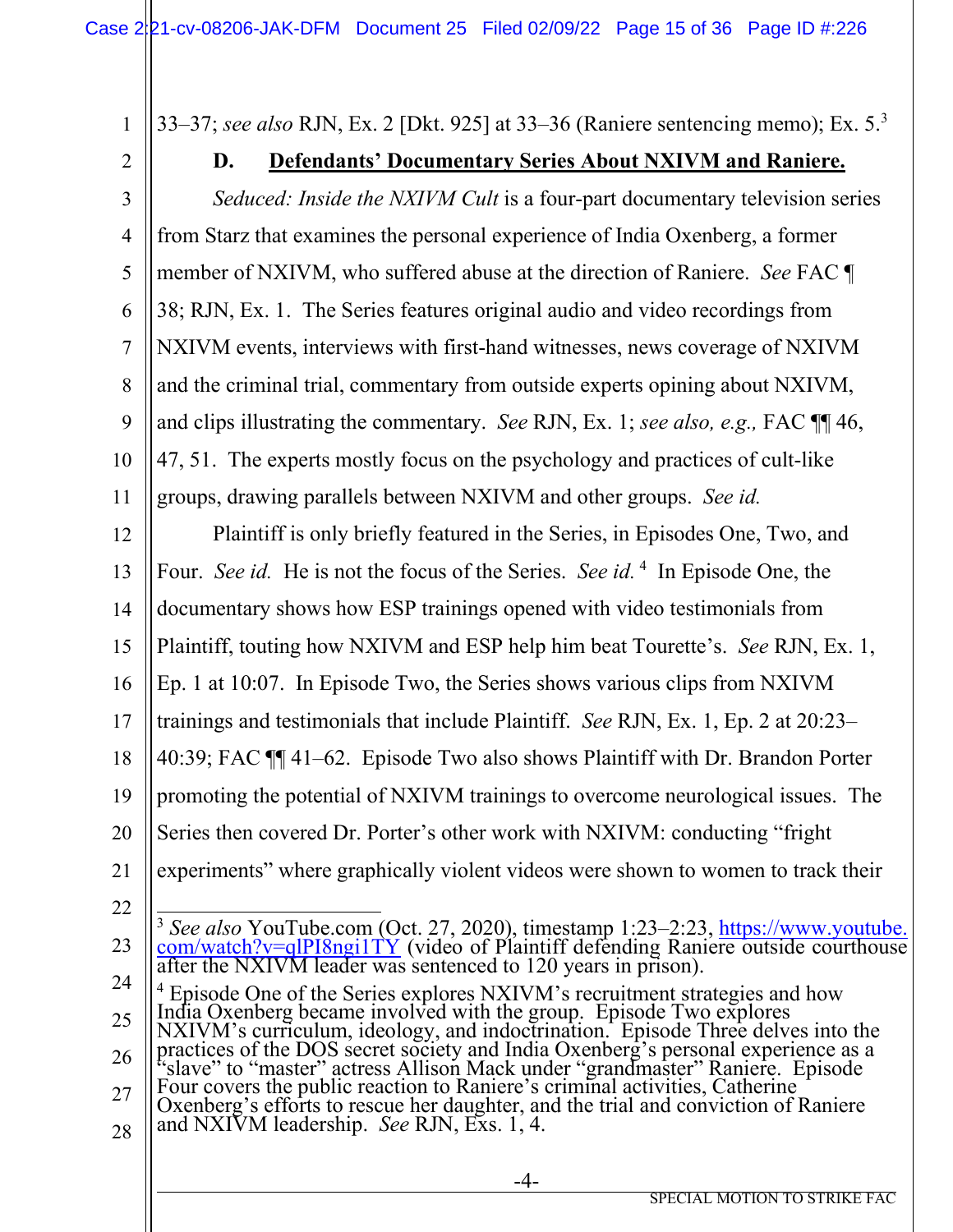1 reactions. *See id.*

2 3 4 5 6 7 8 9 10 Episode Four only briefly depicts Plaintiff in the epilogue. *See* RJN, Ex. 1, Ep. 4 at 1:18:17. The Series shows a short video featuring Plaintiff with other former NXIVM members dancing under Raniere's prison window. Onscreen, a chyron identifies Plaintiff as "Marc Elliot NXIVM 'Proctor.'" *See id.* Also in the epilogue, the Series notes that Dr. Brandon Porter had his medical license revoked. *See id.*; *see also* RJN, Ex. 6 (NY State license record). Plaintiff is neither depicted nor discussed in Episode Three or the parts of Episode Four that discuss NXIVM's criminal conduct. *See* RJN, Ex. 1. Unlike other members of NXIVM, Plaintiff is not identified in the Series as having been criminally prosecuted. *Id.*

11

## **E. Plaintiff's Allegations About the Series.**

12 13 14 15 16 17 18 19 20 21 22 23 24 25 26 27 28 Plaintiff takes issue with a total of 45 seconds of statements and purported implications in Episode Two of the Series. First, Plaintiff complains about the purported juxtaposition of his testimonial about NXIVM trainings on "how to relate to women" with Raniere's vulgar statements about men's "primitive" desires to "conquer" women. FAC ¶¶ 43–45. Second, Plaintiff alleges that commentary from cult experts Steven Hassan and Rick Ross discussing "coercive" tactics to "foster obedience," referencing ISIS and Al-Qaeda, is defamatory because their commentary followed a brief segment when Plaintiff's face was onscreen. FAC ¶¶ 46–50. Third, Plaintiff alleges that expert critiques of former Dr. Porter's "fright experiments" defamed Plaintiff because the commentary continued while Plaintiff was briefly depicted onscreen with Porter. FAC ¶¶ 51–54. Plaintiff acknowledges that he worked with and promoted Porter through his campaign addressing Tourette syndrome. FAC ¶ 51. Fourth, Plaintiff alleges that a segment showing Plaintiff standing in the audience of various seminars with Raniere is defamatory because he was not standing while Raniere said the precise words spoken in that clip. FAC  $\P$ 55–66. Finally, Plaintiff takes issue with Ross's opining on the violent actions that other cult-like groups have taken, and Plaintiff alleges that the Series makes it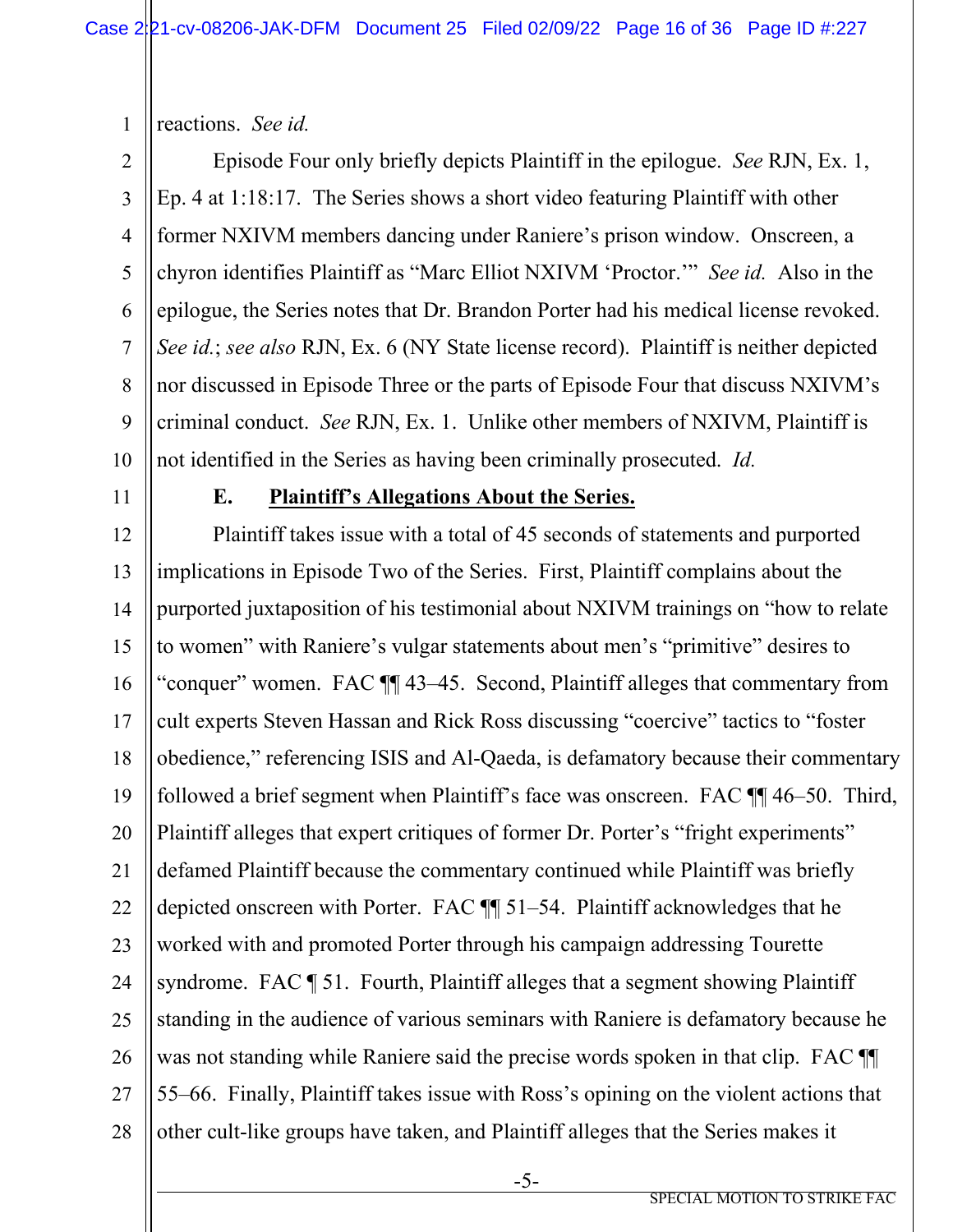1 2 "appear as if [Raniere] is giving Plaintiff specific instructions to kill someone specifically." *See id.* 

3 4

# **III. THE ANTI-SLAPP STATUTE APPLIES TO PLAINTIFF'S CLAIMS. A. California's Anti-SLAPP Statute Applies in Federal Court.**

5 6 7 8 9 10 11 12 The Ninth Circuit has made clear that California's anti-SLAPP statute, C.C.P. § 425.16 ("Section 425.16"), applies in federal diversity cases with state law claims because the statute was "crafted to serve an interest not directly addressed by the Federal Rules: the protection of 'the constitutional rights of freedom of speech and petition for redress of grievances.'" *U.S. ex rel. Newsham v. Lockheed Missiles & Space Co., Inc.*, 190 F.3d 963, 972–73 (9th Cir. 1999); *see also Herring Networks, Inc. v. Maddow*, 8 F.4th 1148, 1155 (9th Cir. 2021). Plaintiff alleges that this Court has diversity jurisdiction and only alleges state law claims. *See* FAC ¶¶ 8, 70–129.

13

### **B. The Anti-SLAPP Statute Is Construed Broadly.**

14 15 16 17 18 19 The anti-SLAPP statute was enacted to check "a disturbing increase in lawsuits brought primarily to chill the valid exercise of the constitutional right of freedom of speech and petition," and it is to be "construed broadly." C.C.P. § 425.16(a). The law creates a "two-step process for determining" whether a cause of action should be stricken under Section 425.16. *Varian Med. Sys., Inc. v. Delfino*, 35 Cal. 4th 180, 192 (2005); C.C.P. § 425.16(b)(1).

20 21 22 23 24 25 26 In the first step, the court decides "whether the defendant has made a threshold showing that . . . the act or acts of which the plaintiff complains were taken 'in furtherance of the [defendant]'s right of petition or free speech . . . in connection with a public issue.'" *Equilon Enters. v. Consumer Cause, Inc.*, 29 Cal. 4th 53, 67 (2002); *Herring Networks*, 8 F.4th at 1155 (same). Subdivision (e) of the anti-SLAPP statute covers any "conduct in furtherance of the exercise of the constitutional right of petition or the constitutional right of free speech in connection with a public issue or

- 27
- 28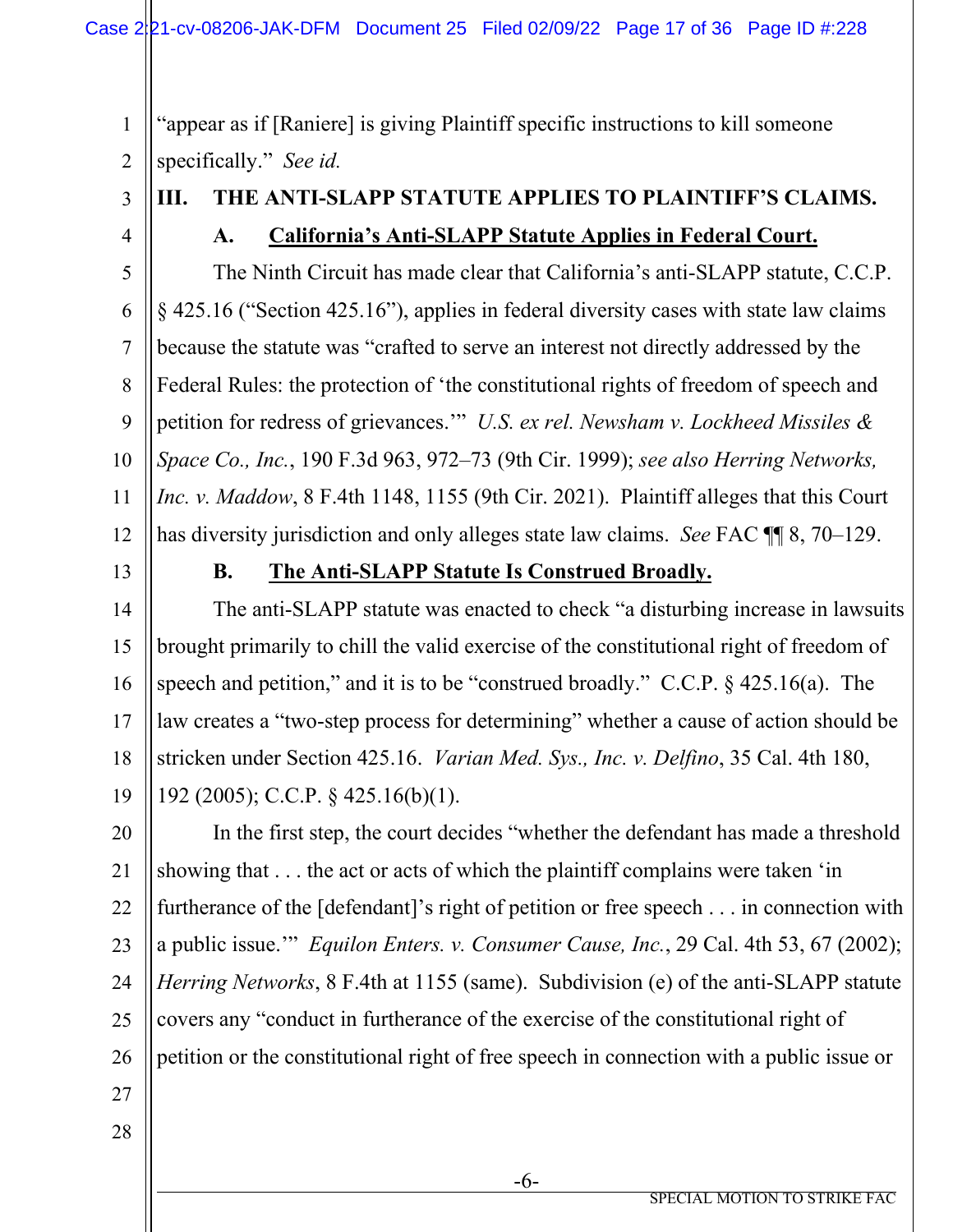1 2 3 an issue of public interest." C.C.P.  $\S$  42[5](#page-17-0).16(e)(4).<sup>5</sup> "If the court determines that relief is sought based on allegations arising from activity protected by [Section 425.16], the second step is reached." *Baral v. Schnitt*, 1 Cal. 5th 376, 396 (2016).

- 4 5 6 7 8 9 10 11 12 "If the defendant satisfies" the first step, "the burden then shifts to the plaintiff to establish a reasonable probability that it will prevail on its claim in order for that claim to survive dismissal." *Herring Networks*, 8 F.4th at 1155 (cleaned up).<sup>[6](#page-17-1)</sup> "The district court must grant the defendant's motion and dismiss the complaint if the plaintiff presents an insufficient legal basis for the claims or no reasonable jury could find for the plaintiff." *Herring Networks*, 8 F.4th at 1155 (internal quotation marks omitted). The anti-SLAPP statute must be construed "broadly" to further the purpose of "allowing for early dismissal of meritless First Amendment cases aimed at chilling expression through costly, time-consuming litigation." *Id.* (cleaned up).
- 13

# **IV. THE FIRST STEP IN THE ANTI-SLAPP ANALYSIS IS SATISFIED.**

14 15 16 17 18 19 20 21 22 A defendant need only show that its alleged conduct "fits *one* of the four categories spelled out in section 425.16, subdivision (e)." *Navellier v. Sletten*, 29 Cal. 4th 82, 88 (2002) (emphasis added). The public interest requirement in Section 425.16(e) must be "construed broadly so as to encourage participation by all segments of our society in vigorous public debate related to issues of public interest." *Gilbert v. Sykes*, 147 Cal. App. 4th 13, 23 (2007). "[A]n issue of public interest" under Section 425.16(e) "is any issue in which the public is interested." *Nygård, Inc. v. Uusi-Kerttula*, 159 Cal. App. 4th 1027, 1042 (2008). In determining whether an issue is a matter of public interest, courts may consider "whether the subject of the

23

<span id="page-17-0"></span>24 25 26 <sup>5</sup> The anti-SLAPP statute may be applied to the types of claims alleged by Plaintiff here. *See, e.g., Jackson v. Mayweather*, 10 Cal. App. 5th 1240, 1264–66 (2017) (applying anti-SLAPP statute to claims of defamation, f infliction of emotional distress); *Stewart v. Rolling Stone LLC*, 181 Cal. App. 4th 664, 692 (2010) (applying anti-SLAPP statute to appropriation of likeness claims).

<span id="page-17-1"></span>27 28 <sup>6</sup> The Court may strike *portions* of claims under Section 425.16. *City of Colton v.*<br>Singletary, 206 Cal. App. 4th 751, 774 (2012) ("a portion of a cause of action may be stricken if it falls within anti-SLAPP protecti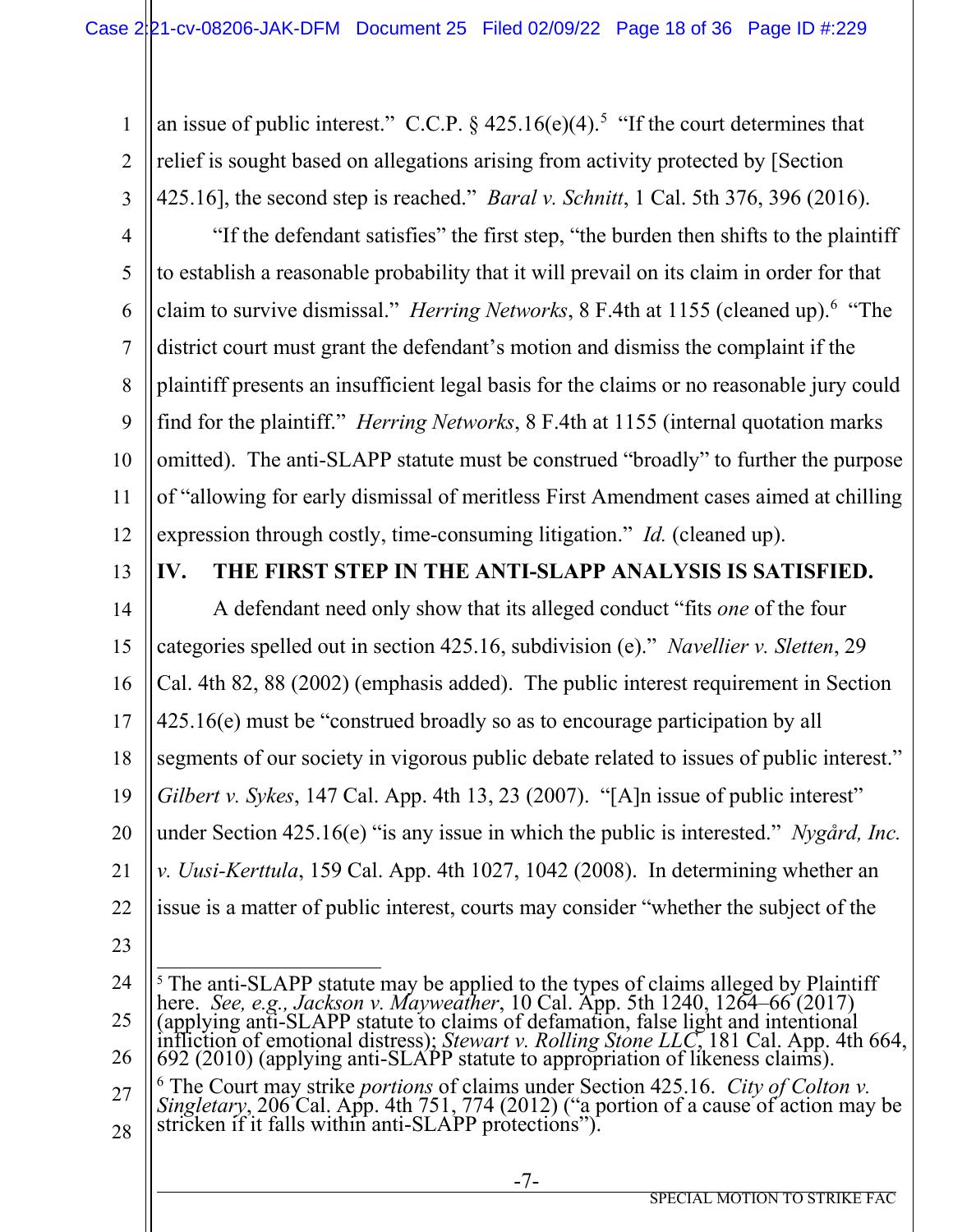1

2

3 4 speech or activity was a person or entity in the public eye or could affect large numbers of people beyond the direct participants; and whether the activity occur [red] in the context of an ongoing controversy, dispute or discussion." *FilmOn.com Inc. v. DoubleVerify Inc.*, 7 Cal. 5th 133, 145 (2019) (cleaned up).

5 6 7 8 9 10 11 12 13 14 15 16 17 18 The Ninth Circuit has held that courts "must construe . . . 'issue of public interest' in Section 425.16(e)(4) broadly" to include any "topic of widespread, public interest." *Hilton v. Hallmark Cards,* 599 F.3d 894, 906 (9th Cir. 2010) (finding public interest in greeting card poking fun at socialite Paris Hilton); *see also Traditional Cat Ass'n, Inc. v. Gilbreath*, 118 Cal. App. 4th 392, 397–98 (2004) (online posts regarding cat breeding were in connection with a matter of public interest "[g]iven the controversy surrounding the parties' dispute and its evident notoriety in the cat breeding community"). The fact that the content may also be entertaining does not change this result. *See, e.g., Sarver v. Chartier*, 813 F.3d 891, 901–02 (9th Cir. 2016) (claims concerning a film fell within Section 425.16(e)(4)); *Tamkin v. CBS Broad., Inc.*, 193 Cal. App. 4th 133, 143 (2011) (same regarding television show). As in *Sarver* and *Tamkin*, the Series is speech, each cause of action arises from the Series, *see, e.g.,* FAC ¶¶ 70, 84, 98, 111, 115, 121–123, and the public interest component of Section 425.16(e)(4) is easily satisfied.

19 20 21 22 23 24 25 26 27 28 First, NXIVM is and was a controversial program, purportedly offering opportunities for self-help, while, in reality, serving as what the jury found to be a dangerous vehicle for oppressive conduct and sex trafficking. *See* FAC ¶¶ 33, 37; RJN, Ex. 2 [Dkt. 914] at 41. Courts will "broadly construe" what is considered an "ongoing controversy, dispute or discussion." *Cross v. Cooper*, 197 Cal. App. 4th 357, 383 (2011). The Ninth Circuit has held that a documentary series about "some of America's most notorious gangs and the efforts of law enforcement working to stop them" was a matter of public interest. *Doe v. Gangland Prods., Inc.*, 730 F.3d 946, 951, 955 (9th Cir. 2013) ("*Gangland*") (internal quotation marks removed). In *Church of Scientology v. Wollersheim*, 42 Cal. App. 4th 628 (1996), the court held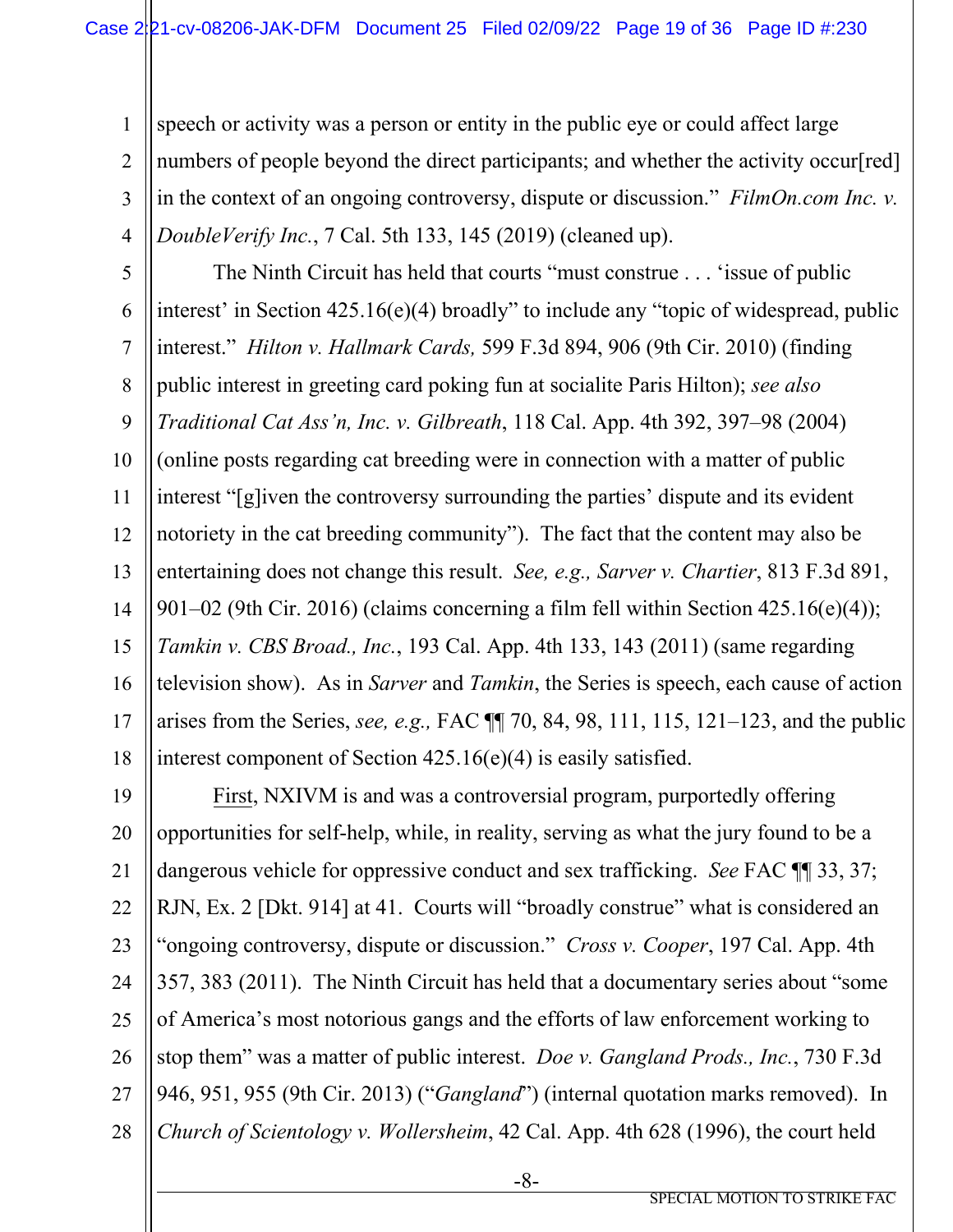1 2 3 4 that matters of public interest can "include activities that involve private persons and entities" such as the activities of the Church of Scientology. *Id.* at 650–51 (noting that "media coverage" of the Church of Scientology supported a finding of public interest), *disapproved on other grounds by Equilon Enters.*, 29 Cal. 4th at 68 n.5.

5 6 7 8 9 10 11 12 13 14 15 16 NXIVM has long been a matter of public interest, and that interest only intensified following the 2017 sex trafficking revelations and subsequent criminal prosecutions of NXIVM's leadership. FAC ¶¶ 33–37. From 1998 to 2018, NXIVM was a large, high-profile organization that operated trainings "internationally" with "thousands of NXIVM students," all under the leadership and vision of Keith Raniere. FAC  $\P$  20, 35, 53. NXIVM has garnered intense media attention, starting decades ago in local and national news but exploding following the 2017 sex trafficking revelations. *See* RJN Exs. 3, 4, *see also* FAC ¶ 33. As with the Church of Scientology, the significant media coverage supports a finding of public interest. *Church of Scientology*, 42 Cal. App. 4th at 450–51. And the high-profile federal prosecution to stop NXIVM and Raniere falls squarely in the public interest. *See Gangland*, 730 F.3d at 951, 955.

17 18 19 20 21 22 23 Second, Plaintiff Marc Elliot is a limited purpose public figure and therefore a matter of public interest in his own right. To be clear, Defendants do *not* need to show "an independent public interest in Plaintiff's identity." *Gangland*, 730 F.3d at 955 (Defendants did not need to show independent interest in anonymous plaintiff's identity).<sup>[7](#page-19-0)</sup> Nevertheless, Plaintiff and his activities are a matter of public interest, and the anti-SLAPP statute also applies to matters concerning public figures or "a person or entity in the public eye." *FilmOn.com*, 7 Cal. 5th at 145. A plaintiff can reveal

24

<span id="page-19-0"></span><sup>25</sup> 26 27 28 <sup>7</sup> *See also M.G. v. Time Warner*, 89 Cal. App. 4th 623, 629 (2001) (public interest did not need to be in specific victims of child molestation where "the general topic of child molestation in youth sports" was an issue of public interest); Terry v. Davis<br>Community Church, 131 Cal. App. 4th 1534, 1547–48 (2005) (same for "broad topic"<br>of "protection of children in church youth programs"); Ta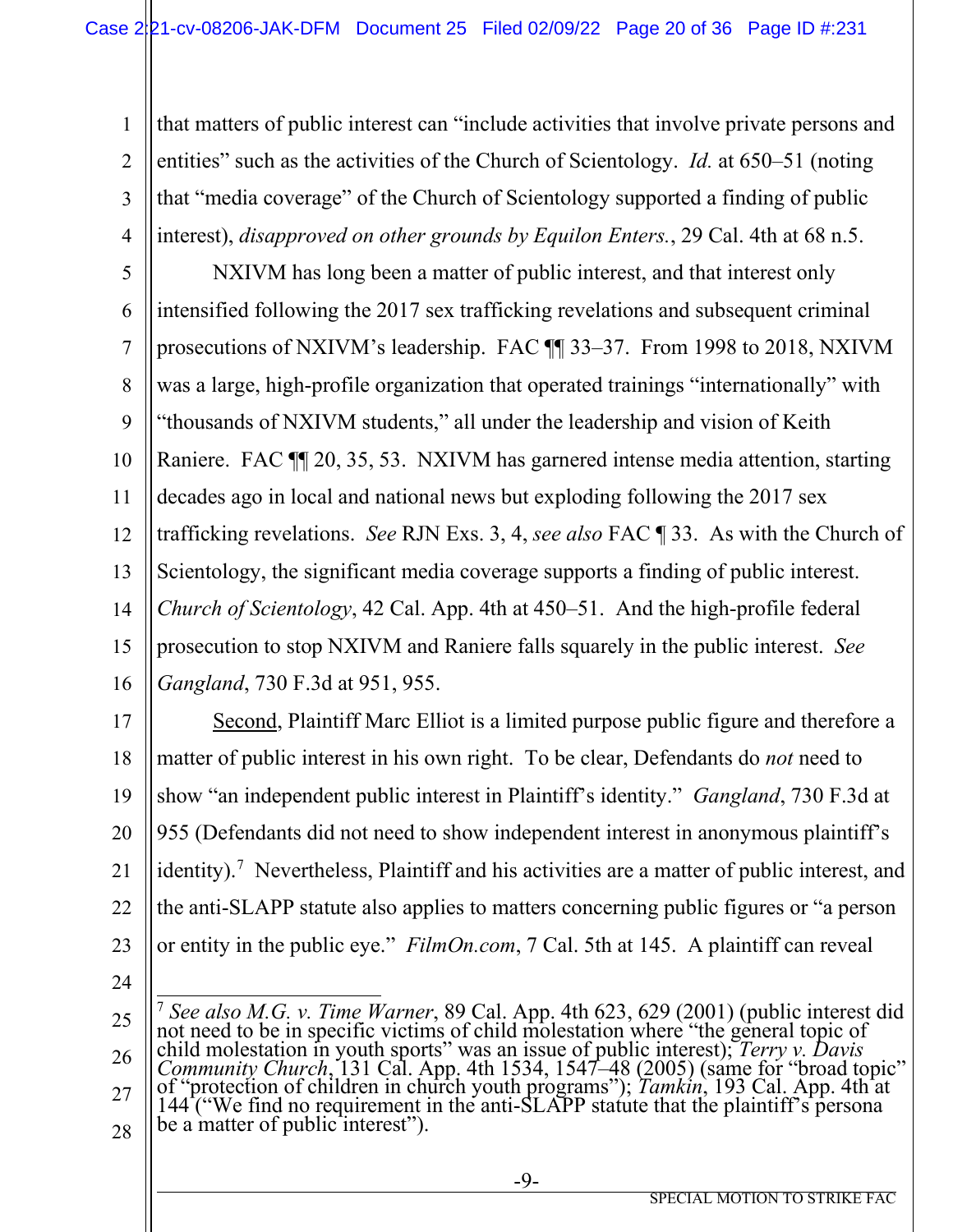1 2 3 4 5 6 7 himself to be "a person . . . in the public eye" by virtue of the allegations in his complaint. *Nadel v. Regents of the Univ. of Calif.*, 28 Cal. App. 4th 1251, 1270 (1994); *see also Thomas v. Los Angeles Times Comms. LLC*, 189 F. Supp. 2d 1005, 1011 (C.D. Cal. 2002) (holding the same in the context of an anti-SLAPP motion). Plaintiff is a public figure in his own right, and also because he "thrust [himself] to the forefront of particular public controversies in order to influence the resolution of the issues involved." *Gertz v. Robert Welch, Inc.*, 418 U.S. 323, 345 (1974).

8 9 10 11 12 13 14 15 16 Plaintiff describes himself as a "nationally recognized public speaker." FAC ¶¶ 14–32. From 2010 to 2014, Plaintiff rose from being a NXIVM member to one of its leaders and was active on the inspirational speaker circuit. FAC ¶¶ 22–27. Once he assumed leadership levels within NXIVM, the group developed a special project under him, promoted his story to thousands of people who attended ESP trainings, filmed a documentary about how NXIVM changed his journey with Tourette's, and promoted the documentary at international film festivals. FAC ¶¶ 27–32. Plaintiff consistently appeared in the public eye on behalf of NXIVM and acted as the face for NXIVM's potential. *See Thomas*, 189 F. Supp. 2d at 1101.

17 18 19 20 21 22 23 24 25 26 Third, Plaintiff's prominent involvement in NXIVM, and his ongoing and outspoken support for NXIVM founder and convicted sex trafficker Keith Raniere, are also matters of public interest. FAC ¶¶ 36–37; RJN, Ex. 2 [Dkt. 925] at 33–36, Ex. 5. Plaintiff voluntarily inserted himself into the controversy surrounding NXIVM. *Seelig v. Infinity Broad. Corp.*, 97 Cal. App. 4th 798, 807–08 (2002) ("[b]y having chosen to participate as a contestant" in reality tv show, "plaintiff voluntarily subjected herself to inevitable scrutiny"). Even where a person is only tangentially related to a famous person or entity, their activities can be a matter of public interest. *Hall v. Time Warner, Inc.*, 153 Cal. App. 4th 1337, 1347 (2007) (public interest in Marlon Brando's former housekeeper who was a beneficiary in his will).

27 28 Since NXIVM officially closed operations, Plaintiff has continued to advocate publicly on behalf of Raniere and the organization. *See* FAC ¶¶ 36, 37; *see also* RJN,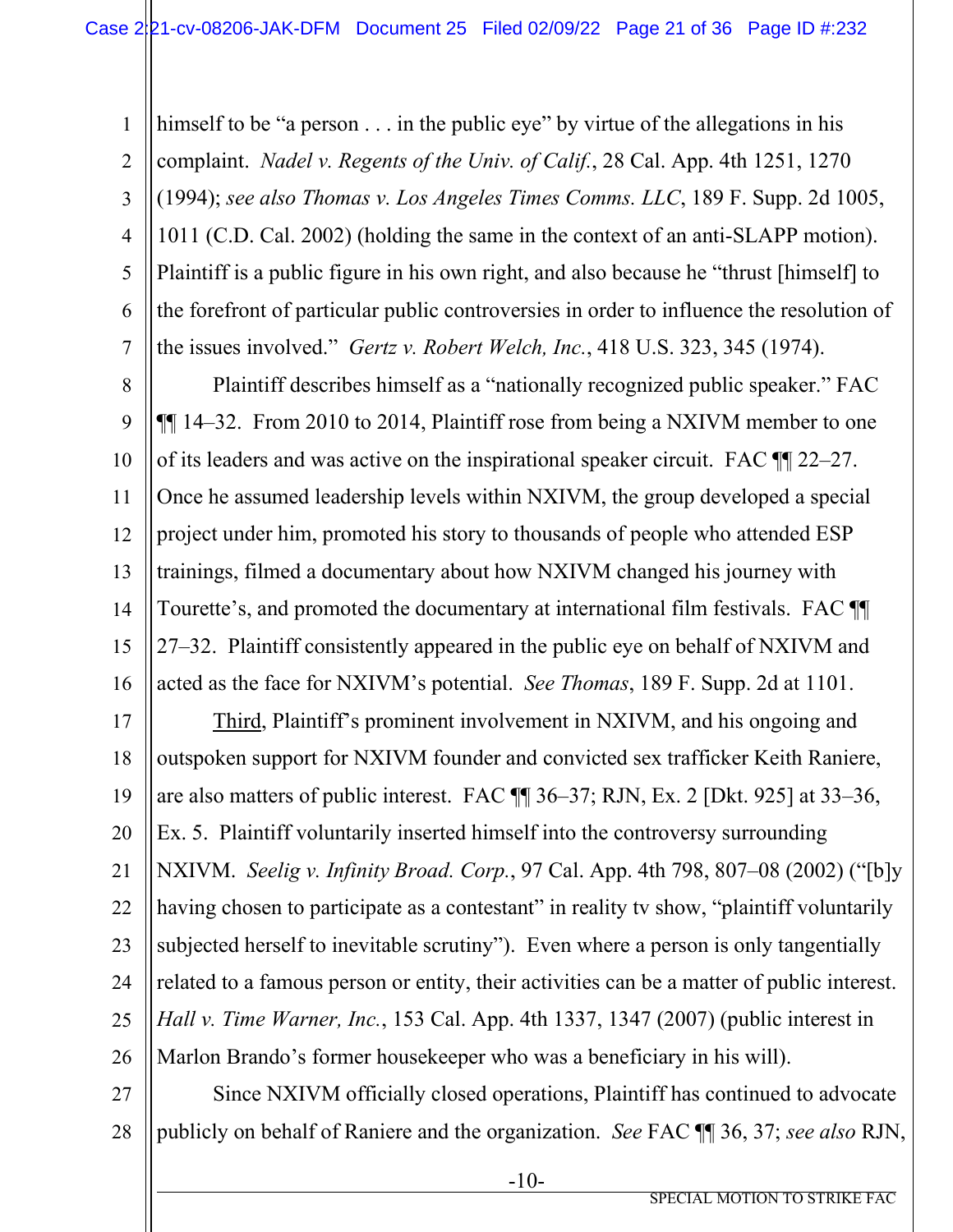1 2 3 4 5 Ex. 5. Plaintiff advocated in favor of reducing Raniere's sentence. RJN, Ex. 2 [Dkt. 925] at 33–36, Ex. 5. Plaintiff has thrust himself into the forefront of controversies surrounding both NXIVM and Raniere's criminal conviction, and thereby voluntarily subjected himself to increased scrutiny. *See Gertz*, 418 U.S. at 345; *Seelig*, 97 Cal. App. 4th at 807–08.

6

7

8

9

10

11

12

13

14

Any of the foregoing is a more significant topic of public interest than a greeting card poking fun at socialite Paris Hilton. *Hilton*, 599 F.3d at 906 (finding public interest under anti-SLAPP statute). Defendants satisfy step one in the analysis.

# **V. PLAINTIFF CANNOT SATISFY HIS BURDEN ON THE SECOND STEP IN THE ANTI-SLAPP ANALYSIS.**

"If the defendant meets its burden, the burden shifts to plaintiff to demonstrate a probability of prevailing on the merits of each of plaintiff's claims." *Gangland*, 730 F.3d at 953. Plaintiff cannot satisfy his burden on step two for multiple independent reasons, and his claims should therefore be stricken without leave to amend.

15

# **A. Plaintiff's Two Defamation Claims Fail as a Matter of Law.**

16 17 Plaintiff's first cause of action for defamation *per se* and his second cause of action for defamation by implication both fail for multiple reasons.

18 19

21

# **1. Defendants Neither Directly Published Nor Reasonably Implied Anything Defamatory About Plaintiff.**

20 A review of the FAC and the judicially noticeable Series reveals that Defendants made no defamatory statements or implications about Plaintiff.

22 23 24 25 26 27 Publication is an element of a defamation claim. *Wong v. Tai Jing*, 189 Cal. App. 4th 1354, 1369 (2010). Plaintiff's FAC does not allege that the Series *directly* published any purportedly defamatory statements about Plaintiff. *See generally* FAC. For example, nowhere does the Series expressly call Plaintiff a potential murderer or rapist. *Id.* And the FAC makes no such allegations. In all circumstances, Plaintiff alleges that the purportedly harmful communications about Plaintiff stem from

28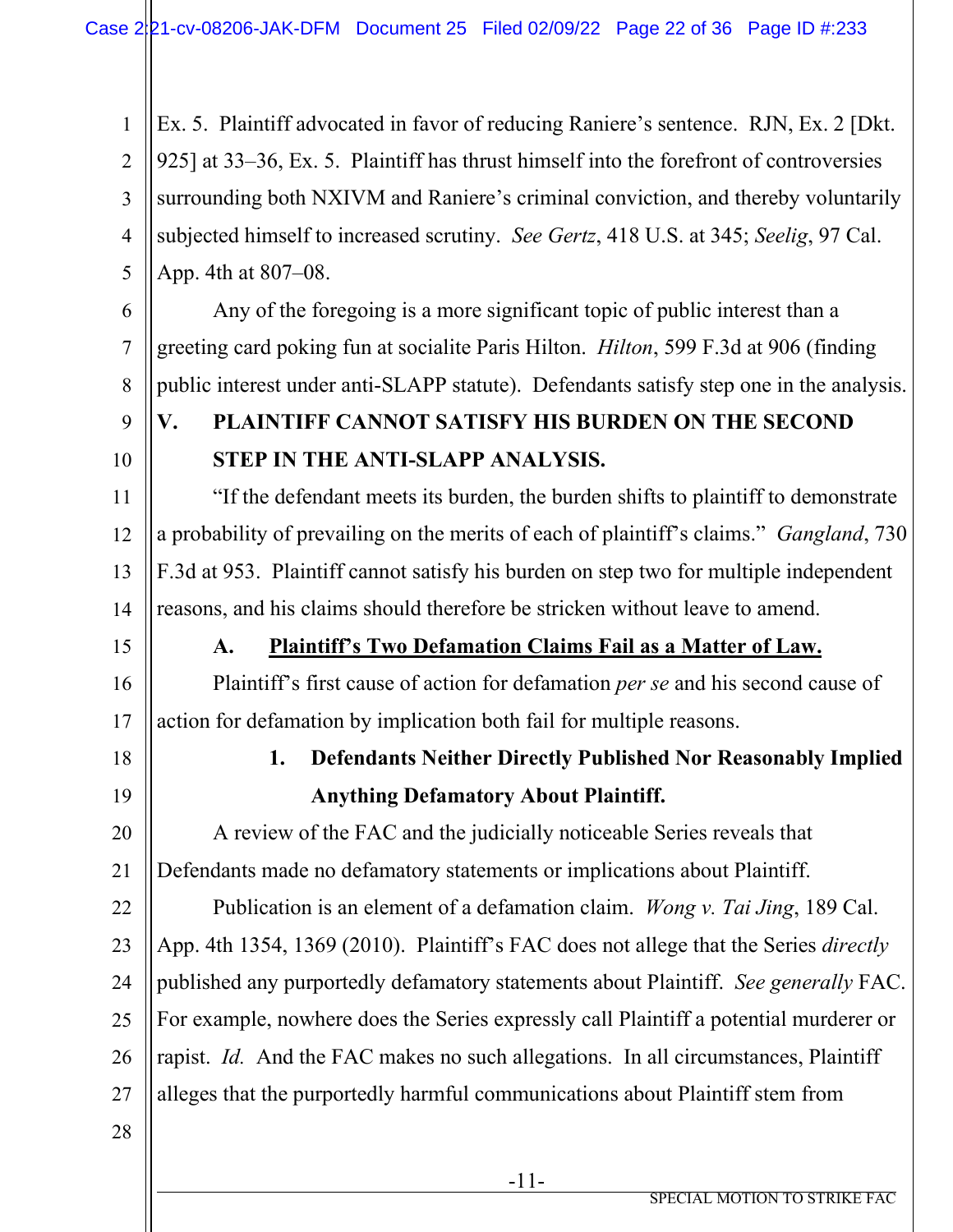1 2 *implications* created by the Series. *See id.* at ¶¶ 2, 40, 41, 43, 45, 46, 51, 57, 59, 62. However, the implications alleged by Plaintiff are not reasonable as a matter of law.

3 4 5 6 7 8 9 10 11 12 13 14 15 16 17 18 19 The United States Supreme Court recognizes "a profound national commitment to the principle that debate on public issues should be uninhibited, robust and wideopen[.]" *New York Times Co. v. Sullivan*, 376 U.S. 254, 270 (1964). For this reason, courts set a very high standard for showing that a defamatory implication reasonably can be found. For example, in *Forsher v. Bugliosi*, 26 Cal. 3d 792, 803 (1980), the book *Helter Skelter*, recounted the infamous Manson Family murders and suggested that Manson's followers carried out retaliatory murders after Manson's incarceration, including the murder of Ronald Hughes. The book asserted that the plaintiff and his female companion drove Hughes to a desolate campground near where he was later found murdered; that the police never verified plaintiff's alibi; and that the plaintiff's companion later was murdered, too, in part because she knew too much about Hughes' killing. *Id.* at 796–802. Although the book repeatedly named the plaintiff and seemingly linked him to the murder, the California Supreme Court held that "the book neither expressly nor by fair implication charges [the plaintiff] with killing or aiding or abetting the killing of Hughes." *Id.* at 805. Courts "must refrain from scrutinizing what is not said to find a defamatory meaning which the [publication] does not convey to a lay reader." *Id.* at 803 (cleaned up).

20 21 22 23 24 25 26 27 28 The California Court of Appeal also rejected a defamation-by-implication claim in *Alszeh v. Home Box Office*, 67 Cal. App. 4th 1456 (1998). In *Alszeh*, plaintiff operated a business with a partner with the nickname "Cookie." *Id.* at 1459. The partnership dissolved and Cookie went on to start a business called "J & J Beepers," and plaintiff began doing business as "J & J The King of Beepers." *Id.* In a television documentary, someone tells a producer that "a person named Cookie," who "'operates' a beeper store called 'J & J Beep,'" and harmed people. *Id.* at 1459, 1461-62. The documentary shows the producer searching for "Cookie," and while he is doing so, the video shows one of plaintiff's billboards "which displays the title 'J &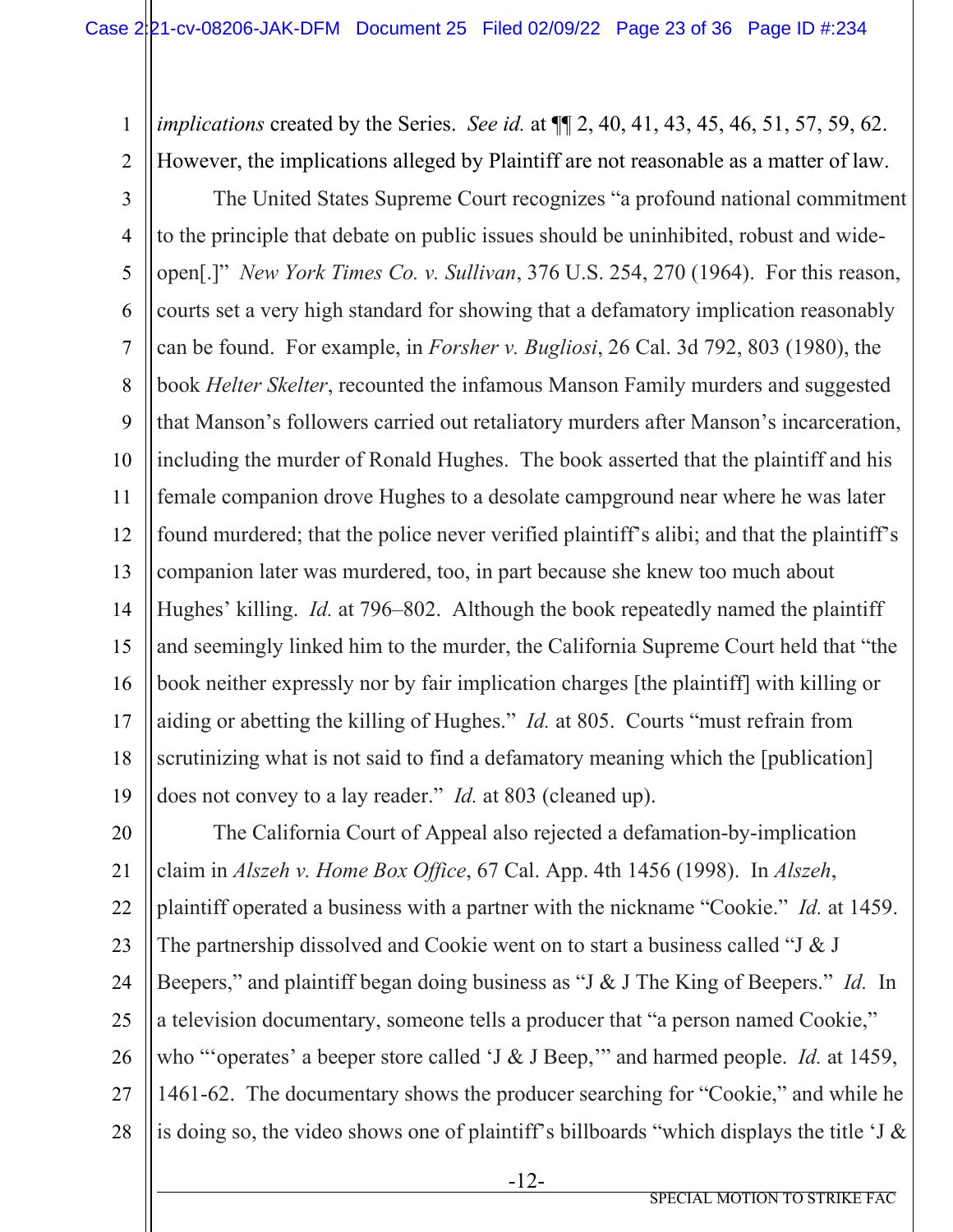1 2 3 4 5 J King of Beepers,'" and focuses briefly on plaintiff's face while the producer narrates, "With Cookie on my mind, I imagined I saw him everywhere." *Id.* at 1462. Plaintiff sued for libel. Despite the video editing, the court ruled that "the documentary, taken as a whole, does not support the reasonable inference that" plaintiff was "Cookie." *Id.* at 1463.

6

7 8 9 10 11 12 13 14 15 16 17 18 19 20 21 22 23 24 25 26 27 28 In another case, the California Court of Appeal emphasized that a "defamatory statement must be found, if at all, in a reading of the publication as a whole," as "[d]efamation actions cannot be based on snippets taken out of context." *Balzaga v. Fox News Network, LLC*, 173 Cal. App. 4th 1325, 1338 (2009) (internal quotation marks omitted). In *Balzaga*, a news segment showed a "Wanted" poster with the plaintiffs' photos and the caption "MANHUNT AT THE BORDER," which the plaintiffs alleged falsely implied that they were "wanted" by law enforcement. *Id.* at 1329. "To establish a defamation in this case," the court held, "plaintiffs had the burden of making a predicate showing the caption meant that police officials were conducting a manhunt for plaintiffs." *Id.* at 1342. The court stated that "when the alleged false statement is contained in a television broadcast, the court must examine the statement in the context with the remainder of the news report to determine if it has the meaning attributed to it by the plaintiff." *Id.* at 1339. And, the court held, "[i]f no reasonable viewer could have reasonably understood the statement in the alleged defamatory sense, the matter may be decided as a question of law." *Id.* Applying those principles, the court concluded that "a person who viewed the Fox News broadcast would not have reasonably concluded that law enforcement officers were conducting a 'manhunt' for plaintiffs." *Id.* "The story," the court continued, "was not a single photograph; rather it was a four-minute telecast of many different images and concepts. The audio did not contain any suggestion that the police were conducting an organized search for [plaintiffs] at the border." *Id.* at 1340. Since the plaintiffs failed to substantiate, as a matter of law, that their interpretation of the broadcast could reasonably be implied, the trial court granted and the Court of Appeal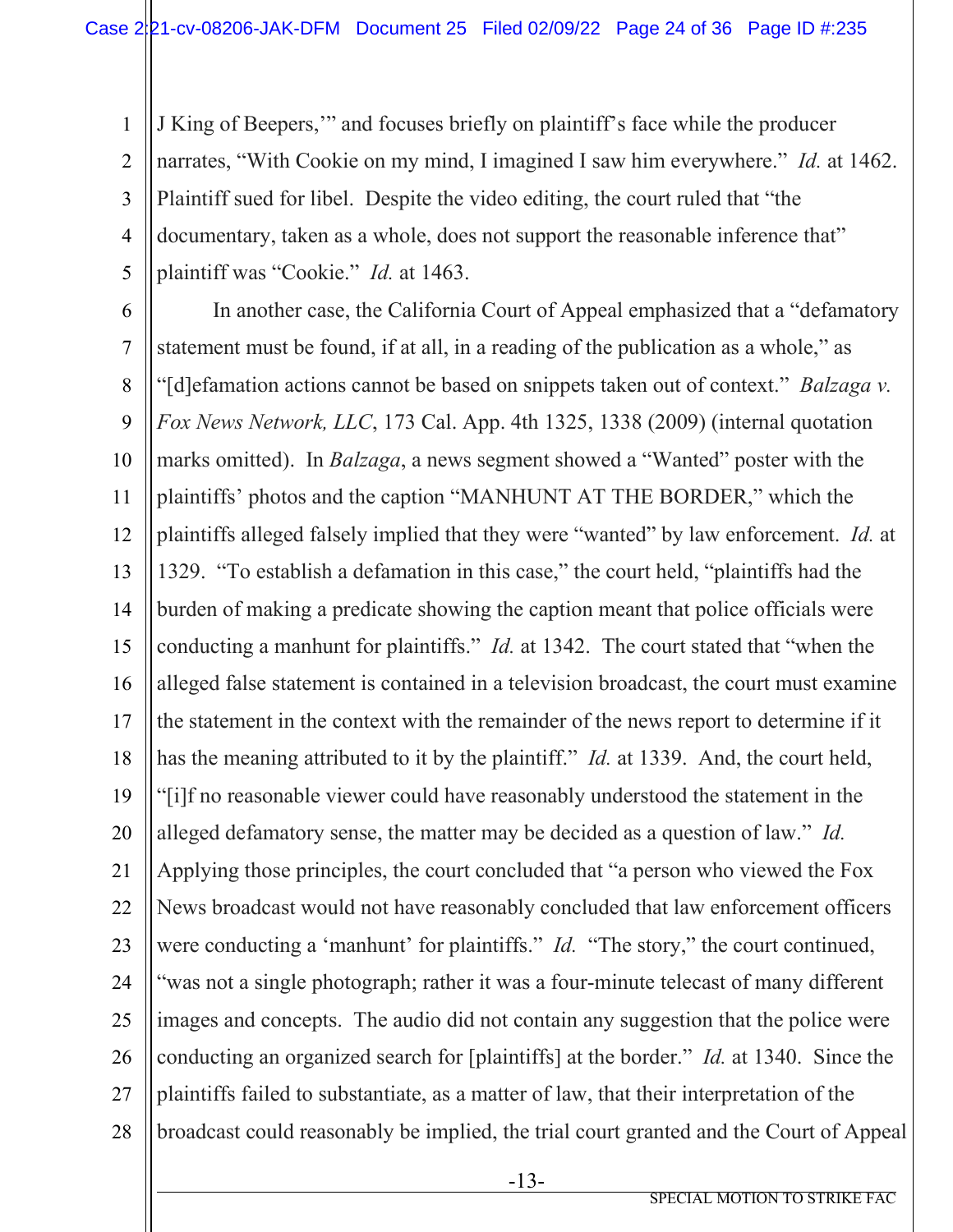1 2 3 4 5 6 7 8 affirmed, Fox News's anti-SLAPP motion, concluding that "a defamation claim fails as a matter of law if the publication is not reasonably susceptible of a defamatory meaning and cannot be reasonably understood in the defamatory sense pleaded by the plaintiffs." *Id.* at 1342–43 (cleaned up); *see also Monterey Plaza Hotel v. HERE Local 483*, 69 Cal. App. 4th 1057, 1065 (1999) (also affirming the grant of an anti-SLAPP motion because "when the challenged statement is considered within the context of the entire broadcast, no reasonable viewer could have reasonably interpreted it in such a way").

9 10 11 12 13 14 15 16 17 18 Plaintiff takes issue not with the accuracy of the Series or any association with Raniere's crimes but instead with the editing and commentary from outside experts that critique NXIVM's ideology. The Series does not name or show Plaintiff during the segments about criminal conduct. RJN, Ex. 1; *Cf.* FAC ¶ 40. Indeed, Plaintiff cannot point to a single false statement about him personally—there is no dispute that he *was* a member of NXIVM and involved in recruitment to NXIVM. *See* FAC ¶¶ 26–32; RJN, Ex. 5; *Cf.* FAC ¶ 40. Rather, he claims that a total of 45 seconds where he appeared in the Series were "misleading" and "insinuate[d]" Plaintiff was "equated" to negative characters and aspects of NXIVM. FAC ¶ 2. Plaintiff overreaches to read unreasonable implications into the Series.

19 20 21 22 23 24 25 First, the implication Plaintiff alleges regarding his testimonial on "how to relate to women" is unreasonable. FAC ¶¶ 40–45. Plaintiff takes issue with the fact that his testimonial praising NXIVM's gender training directly follows clips of Raniere discussing male "impulses" in a vulgar manner. FAC ¶¶ 43–45. He alleges that a segment editing together testimonials and excerpts from NXIVM's trainings on gender roles "imply that Plaintiff supported and encouraged sexual violence and misconduct against women." FAC ¶ 45.

26 27 28 Such an implication is unreasonable. Plaintiff's testimonial is depicted in an obviously separate setting: outside, in a formal interview, during the day. *See* RJN, Ex. 1, Ep. 2 at 20:24. The clips of Raniere discussing "primitive" "beasties" who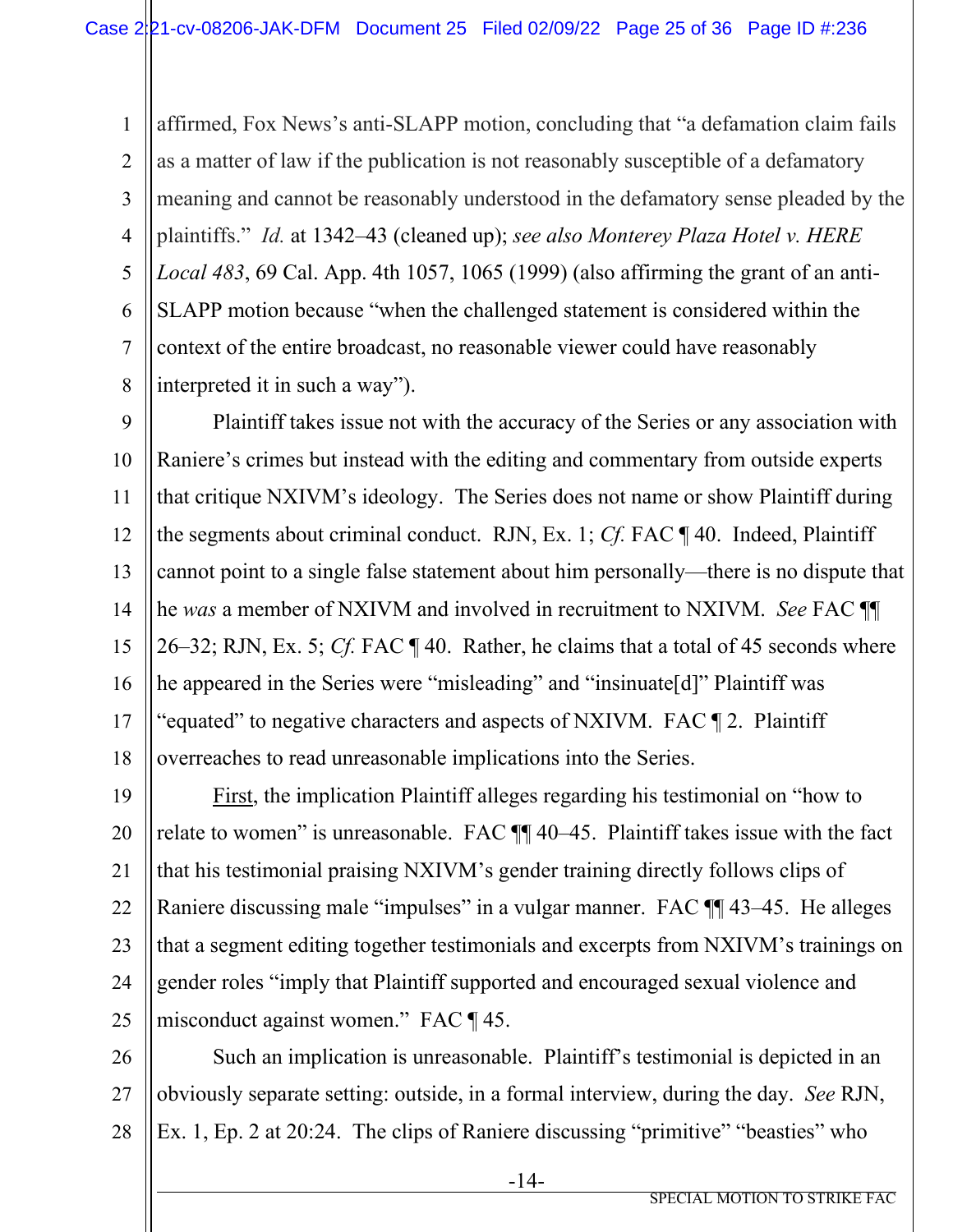1 2 3 4 5 6 7 8 9 10 want to "conquer a woman" are depicted indoors, at night, during a session. *Id.* at 20:12. It is unreasonable to claim that the editing implies that Plaintiff was directly referring to Raniere's "conquer a woman" comments. In Plaintiff's own words, his takeaway was "how to relate to women," a topic the Series also addresses in the minutes before Plaintiff's clip. *See* RJN, Ex. 1, Ep. 2 at 13:18, 20:24. Even Plaintiff's own allegations reflect that Plaintiff attended NXIVM's various gender trainings, had a positive takeaway from his training, and remained an active advocate of NXIVM afterward. *See* FAC ¶¶ 35–37, 42. The segment on gender role trainings began with other men's testimonials and closed with Plaintiff's, reflecting positive reactions to NXIVM's gender trainings. *See* RJN, Ex. 1, Ep. 2 at 13:18, 20:24.

11 12 13 14 15 16 17 18 Nor is it reasonable to draw an implication that by simply depicting an individual attending a training on Raniere's theories of man's nature the Series is implying that the individual "supported sexual violence and misconduct against women" or "equate[s]"to being a "rapist." *Cf.* FAC  $\P\P$  44, 84. The Series took excerpts of Raniere's actual words to demonstrate his gendered ideology, and later covered how Raniere did, in fact, sexually abuse women, an offense for which he is now serving 120 years in federal prison. FAC ¶ 44.[8](#page-25-0) The Series accurately portrayed *Raniere* as an abuser—it made no implications about Plaintiff.

19 20 21 22 23 24 25 26 Second, Plaintiff's allegation that expert opinion commentary on indoctrination techniques implies Plaintiff is "the likes of ISIS and Al-Qaeda" is unreasonable. FAC ¶ 50. The segment following Plaintiff's testimonial clip shifts to expert commentary discussing how groups "foster obedience." FAC ¶ 46; *see* RJN, Ex. 1, Ep. 2 at 20:36. Interspersed with images of the experts are clips of a NXIVM gym training with men (*not* including Plaintiff) hitting each other in the face, along with a clip of an ISIS child soldier discussing how he and his comrades were forced to "beat[] each other" to build strength. RJN, Ex. 1, Ep. 2 at 2:57, 21:01. Plaintiff is not

27

<span id="page-25-0"></span>28

<sup>8</sup> Even so, the FAC never decries Raniere's wrongs, only Defendants' video editing.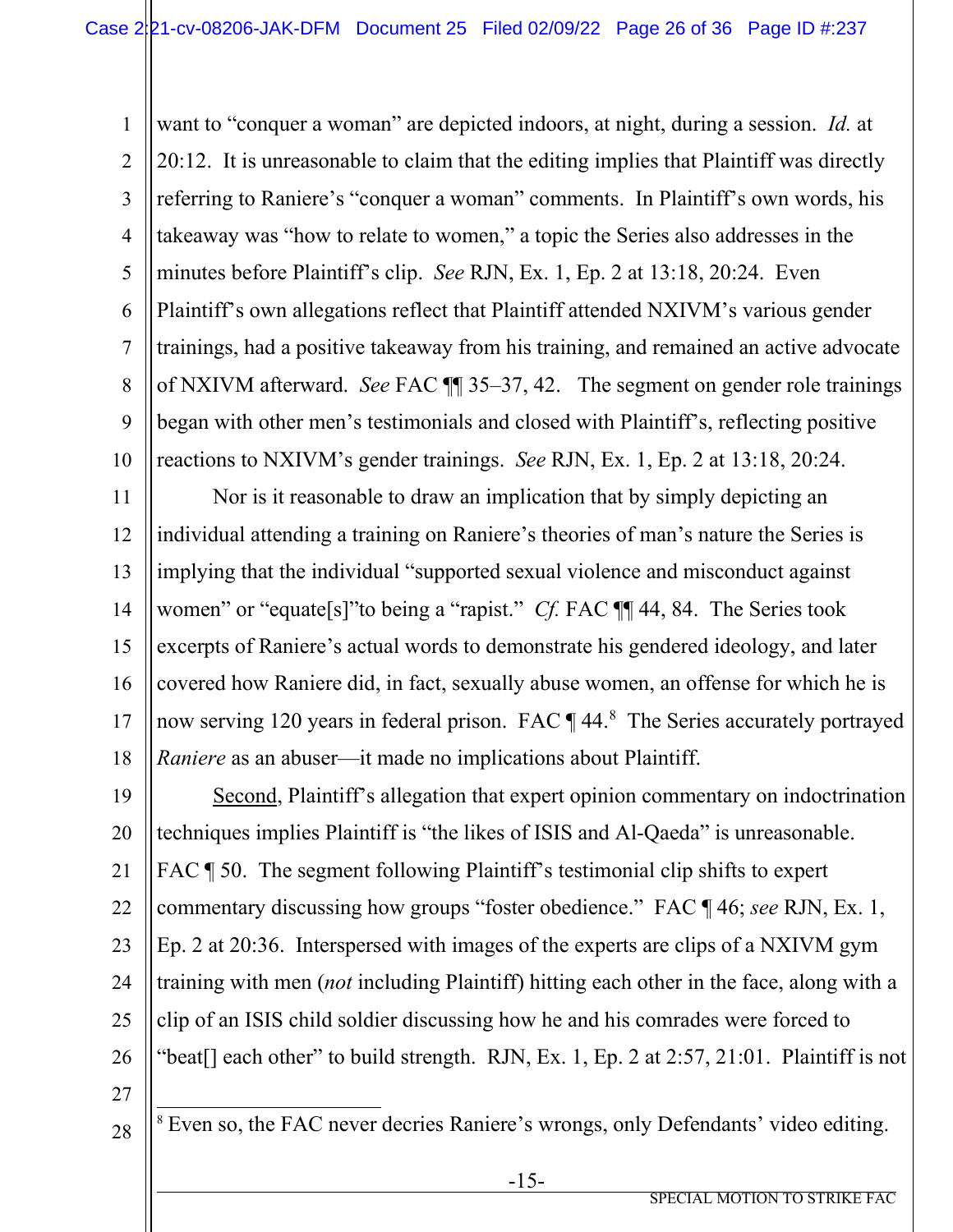1 2 shown at all in the segment discussing ISIS and Al-Qaeda. There is no reasonable implication that Plaintiff himself is being equated with terrorists or their actions.

3 4 5 6 7 8 9 10 11 12 13 14 15 16 17 Third, it is unreasonable to read an implication that the criticisms of former Dr. Porter's "fright experiments" extended to Plaintiff. Porter was originally brought to NXIVM to see "how well the curriculum was working," and the FAC alleges that Plaintiff worked with Porter to help people with Tourette's, and they had "great success doing so." FAC ¶ 51; RJN, Ex. 1, Ep. 2 at 29:43. As a counterbalance, the Series goes on to describe Porter's *other* work with NXIVM that kept getting "more and more extreme": "fright experiments" that subjected women to gruesome videos, including actual footage of a cartel dismembering five women. RJN, Ex. 1, Ep. 2 at 30:54. The expert opinion commentary in the Series expressing horror at the unethical experiments, drawing parallels to Nazi doctors, refers only to Porter's "fright experiments." The commentary does not refer to Plaintiff or his Tourette's work as "horrific" or "unconscionable" and does not state or imply that Plaintiff knew about or supported Porter's "fright experiments." RJN, Ex. 1, Ep. 2 at 31:35. In the epilogue to Episode Four, the Series notes that Porter has since had his medical license revoked. RJN, Ex. 1, Ep. 4 at 1:18:21; Ex. 6 (NY State license record).

18 19 20 21 22 23 24 25 26 27 28 Fourth, it is unreasonable to claim that a clip showing Plaintiff standing in the audience of a Raniere seminar implies that he was "receiving orders from Raniere to kill someone and that such actions are justified" much less that Raniere is "giving Plaintiff *specific* instructions to kill someone *specifically*." FAC ¶¶ 58–59 (emphasis added). As Plaintiff alleges, the Series introduces the segment as being an "Ethicist Course" seminar, examining why someone might condone violent acts if they had certain goals. RJN Ex. 1, Ep. 2 at 39:44; *Cf.* FAC ¶¶ 55, 58. Viewed as a whole, it is unreasonable to allege that the segment implies that Plaintiff is receiving direct orders to kill. It is framed as a seminar on ethics, and Plaintiff is briefly seen as just one of many audience members listening to Raniere, not an individual receiving direct orders to kill. RJN Ex. 1, Ep. 2 at 39:44, 38:35.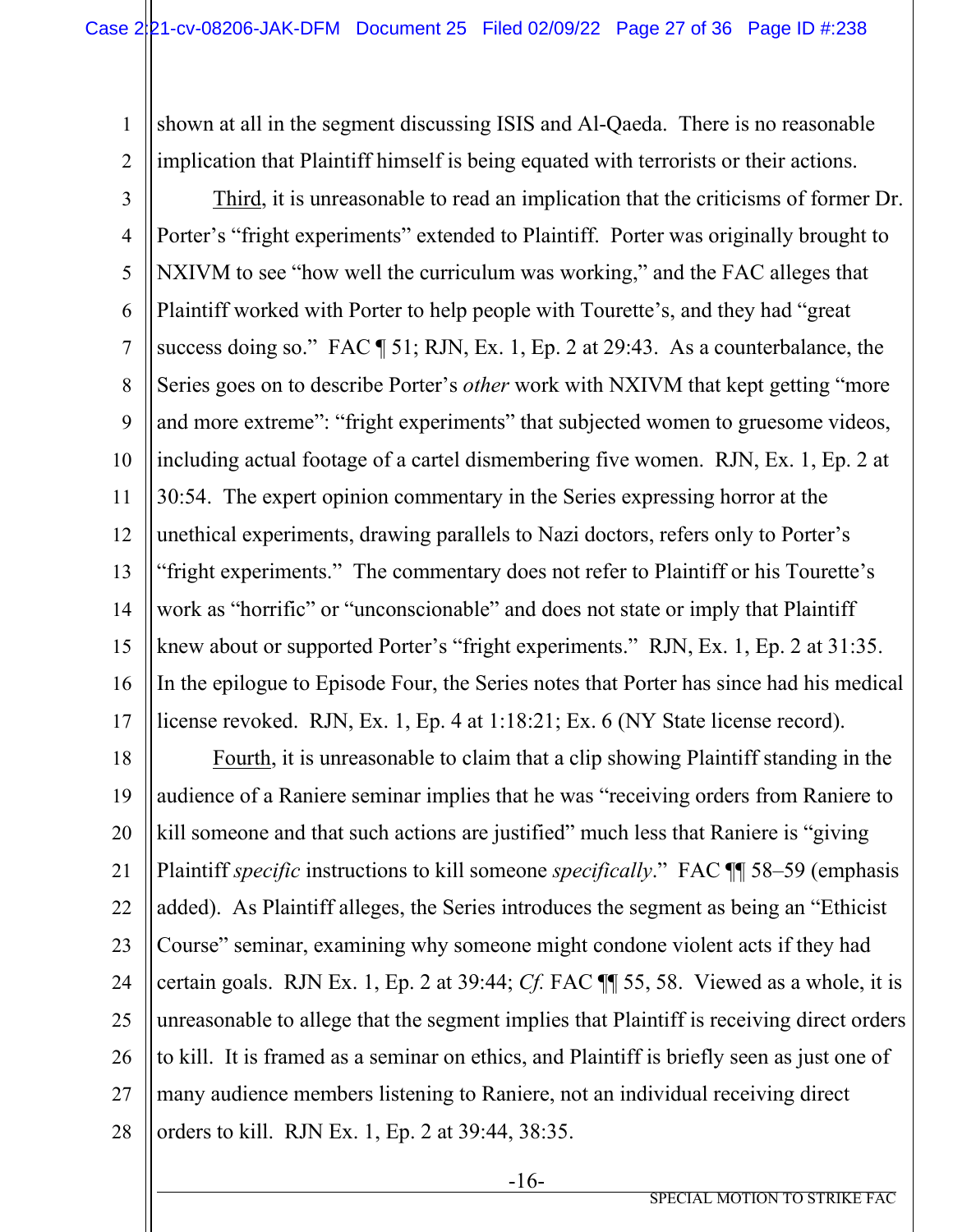1 2 3 4 5 6 7 8 9 10 11 12 Fifth, it is unreasonable to allege that drawing parallels between NXIVM and other cult-like organizations implied that *Plaintiff himself* would "commit murder or suicide." FAC ¶ 62. As Plaintiff alleges, the Series shows various experts pondering where Raniere was "really leading" NXIVM and raising concerns about the actions of past cult-like groups with leaders who demanded fierce loyalty. RJN, Ex. 1, Ep. 2 at 40:34; *Cf.* FAC ¶ 59. Plaintiff is not shown or named in this montage. The segment is sharing the viewpoints of various experts who have studied other cult-like groups—like the Branch Davidians of Waco and Heaven's Gate—drawing parallels between Raniere's coaching and early-stage actions those groups' leaders. *See id.* at 40:14.However, it is unreasonable to read into this speculation about Raniere's intentions an implication that *Plaintiff* was therefore "a potential murderer on command" who was being trained "to kill someone specifically." FAC ¶¶ 59, 84.

13 14 15 16 17 18 19 Plaintiff's implication claims draw conclusions from 45 seconds of four hours of video that, in context, convey different meanings than what Plaintiff alleges. The implications that Plaintiff claims are simply not reasonably supported by the content of the Series. While Plaintiff may not like that he was briefly shown in the Series, "[d]efamation actions cannot be based on snippets taken out of context." *Balzaga*, 173 Cal. App. 4th at 1338. The purported implications here are even more unreasonable than those rejected as a matter of law in *Forsher, Alszeh* and *Balzaga.*

20

21

**2. The Purportedly Defamatory Implications Are Not "Of and Concerning" Plaintiff Directly or by "Clear Implication."**

22 23 24 25 26 27 28 A defamation plaintiff cannot "constitutionally establish liability" unless the statements at issue are "of and concerning" him either by name or by "clear implication." *Blatty v. New York Times Co.*, 42 Cal. 3d 1033, 1042–44 (1986); *Ferlauto v. Hamsher*, 74 Cal. App. 4th 1394, 1404 (1999) (same). Here, the purportedly defamatory implications fail because, even if they exist in some form, they are not directly or by "clear implication" about or "of and concerning" Plaintiff. The first statement about men's "primitive" need to "conquer" women reflects poorly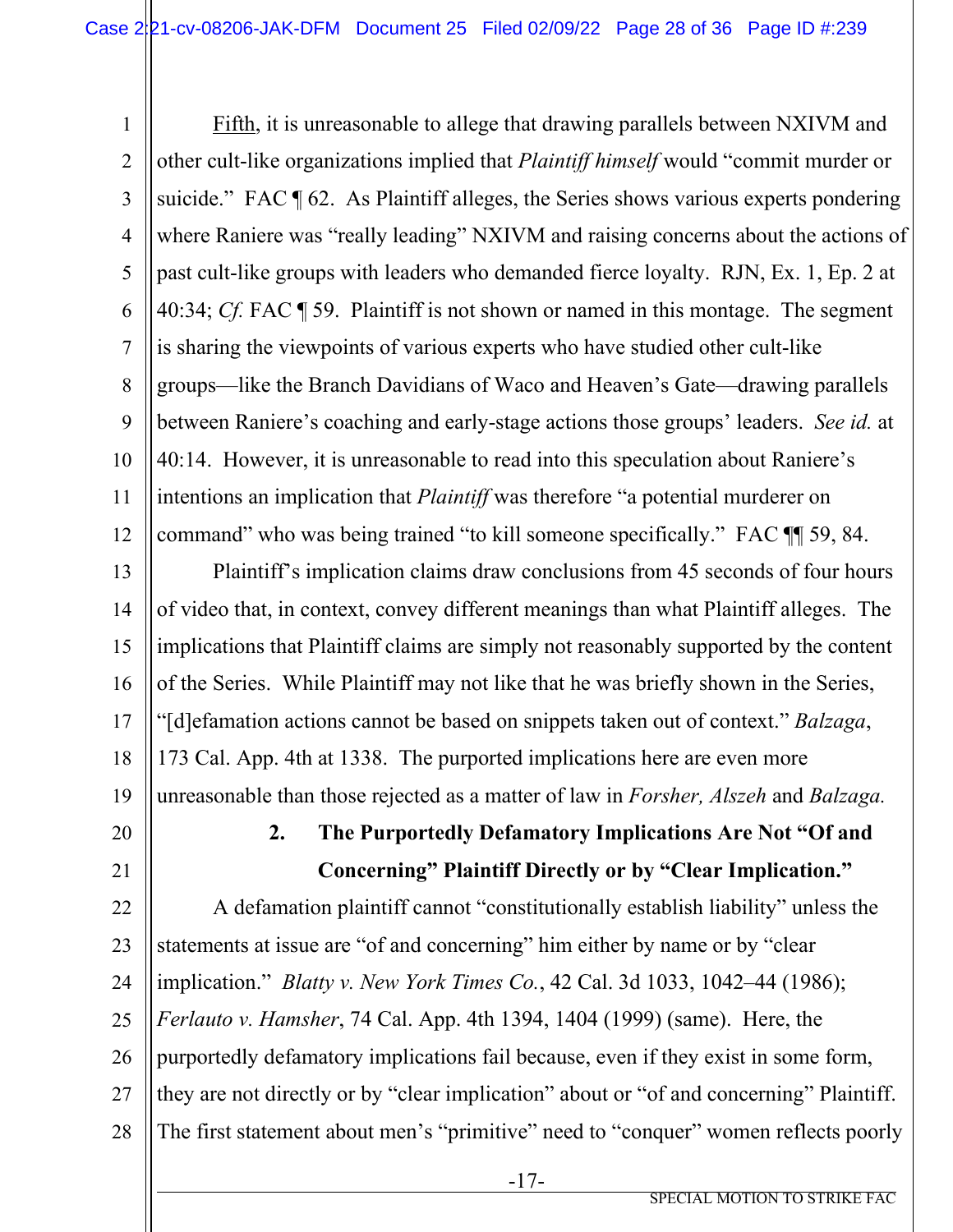| $\mathbf{1}$   | on convicted sex trafficker Raniere. FAC $\P$ 44. There is no "clear implication" that    |
|----------------|-------------------------------------------------------------------------------------------|
| $\overline{2}$ | Plaintiff endorses Raniere's comments about "sexual violence against women."              |
| $\overline{3}$ | Compare RJN, Ex. 1 with FAC ¶ 70(I), 84. Likewise, there is no "clear implication"        |
| $\overline{4}$ | that Plaintiff accepted and followed Raniere's alleged "orders" to "kill someone" or      |
| 5              | become a "potential murderer on command." <i>Compare RJN</i> , Ex. 1 with FAC <b>[1]</b>  |
| 6              | 70(V), 84. Similarly, the opinions offered from cult experts about "cult"                 |
| $\overline{7}$ | indoctrination," "weapon[izing]" followers and Nazi experimentation are not, by           |
| 8              | clear implication, about Plaintiff. Compare RJN, Ex. 1 with FAC TI 70(II, III, IV),       |
| 9              | 84. Rather, they are about Raniere and Porter. For this additional, constitutionally      |
| 10             | based reason, Plaintiff's defamation claims must fail.                                    |
| 11             | Even if the Purported Implications Concerned Plaintiff, the<br>3.                         |
| 12             | Defamation Claims Still Fail as a Matter of Law.                                          |
| 13             | Defendants maintain that there are no express or implied defamatory                       |
| 14             | statements about Plaintiff in the Series. If, however, the Court concludes that some      |
| 15             | or all of the purported implications are both reasonable and clear, Plaintiff's           |
| 16             | defamation claims still fail as a matter of law.                                          |
| 17             | The Alleged Implications Are Not Actionable Because<br>a.                                 |
| 18             | They Do Not Convey Verifiable Statements of Fact.                                         |
| 19             | The U.S. Supreme Court has made clear that the First Amendment limits                     |
| 20             | defamation plaintiffs to complaints about verifiable facts. Milkovich v. Lorain           |
| 21             | <i>Journal Co.</i> , 497 U.S. 1, 20 (1990). Statements that "cannot 'reasonably [be]      |
| 22             | interpreted as stating actual facts about an individual" are not actionable. Id. (quoting |
| 23             | <i>Hustler Magazine, Inc. v. Falwell</i> , 485 U.S. 46, 50 (1988)). "'[R] hetorical       |
| 24             | hyperbole,' 'vigorous epithet[s],' 'lusty and imaginative expression[s] of contempt,'     |
| 25             | and language used 'in a loose, figurative sense' have all been accorded constitutional    |
| 26             | protection." Ferlauto, 74 Cal. App. 4th at 1401 (citing Greenbelt Publ. Assn. v.          |
| 27             | Bresler, 398 U.S. 6, 13-14 (1970); Letter Carriers v. Austin, 418 U.S. 264, 284, 286      |
| 28             | (1974)). Indeed, "[e]ven if they are objectively unjustified or made in bad faith,        |
|                |                                                                                           |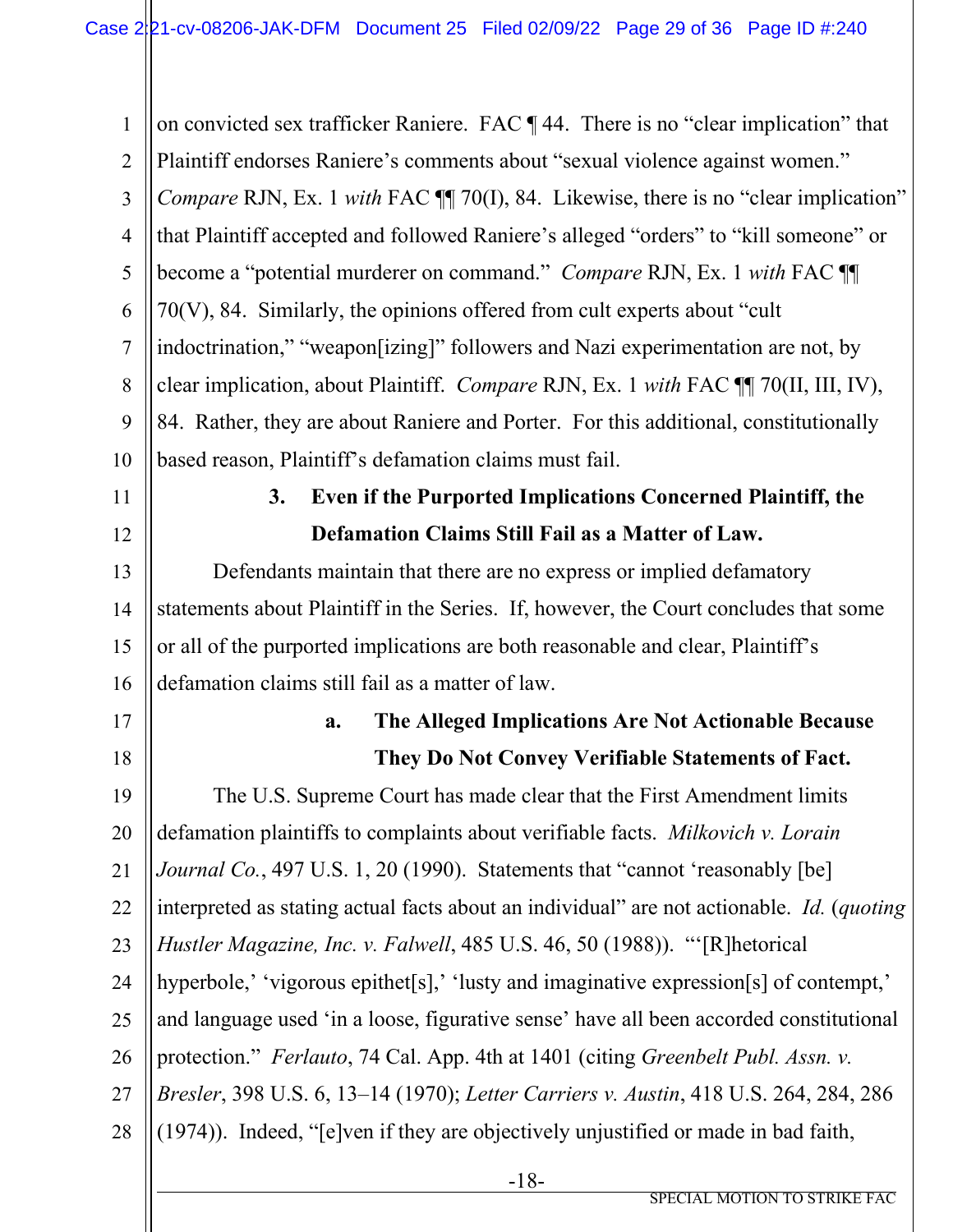1 2 3 publications which are statements of *opinion* rather than fact cannot form the basis for a libel action." *Campanelli v. Regents of Univ. of Calif.*, 44 Cal. App. 4th 572, 578 (1996) (emphasis in original).

4

5

6

7

8

9

The issue of whether a statement is a factual assertion or nonactionable opinion or hyperbole "is a question of law to be decided by the court." *Baker v. Los Angeles Herald Examiner*, 42 Cal.3d 254, 260 (1986); *see also Herring Networks*, 8 F.4th at 1157 (same); *Info. Control Corp. v. Genesis One Comput. Corp.*, 611 F.2d 781, 783 (9th Cir. 1980) ("The determination of whether an allegedly defamatory statement is a statement of fact or statement of opinion is a question of law.").

10 11 12 13 14 15 16 17 18 19 20 21 22 23 24 25 26 The Ninth Circuit employs a three-part test to determine whether a statement implies a factual assertion or merely conveys protected opinion or hyperbole. *Underwager v. Channel 9 Australia*, 69 F.3d 361, 366 (9th Cir. 1995); *see also Partington v. Bugliosi*, 56 F.3d 1147, 1153 (9th Cir. 1994). First, the court must examine the statements in their "broad context, which includes the general tenor of the entire work, the subject of the statements, the setting, and the format of the work." *Underwager*, 69 F.3d at 366. Second, the court must examine the "specific context and content of the statements, analyzing the extent of figurative or hyperbolic language used and the reasonable expectations of the audience in that particular situation." *Id.* Third, the court must examine "whether the statement itself is sufficiently factual to be susceptible of being proved true or false." *Id.* If a "reasonable factfinder" could not conclude that the contested statement "implies an assertion of objective fact" then the defamation claim "is foreclosed by the First Amendment." *Herring Networks*, 8 F.4th at 1153, 1157 (granting anti-SLAPP motion as a matter of law where the defendants' broadcast stated that the plaintiff "really literally [was] paid Russian propaganda"). Under this strict constitutional test, Plaintiff's defamation claims are barred.

27

///

28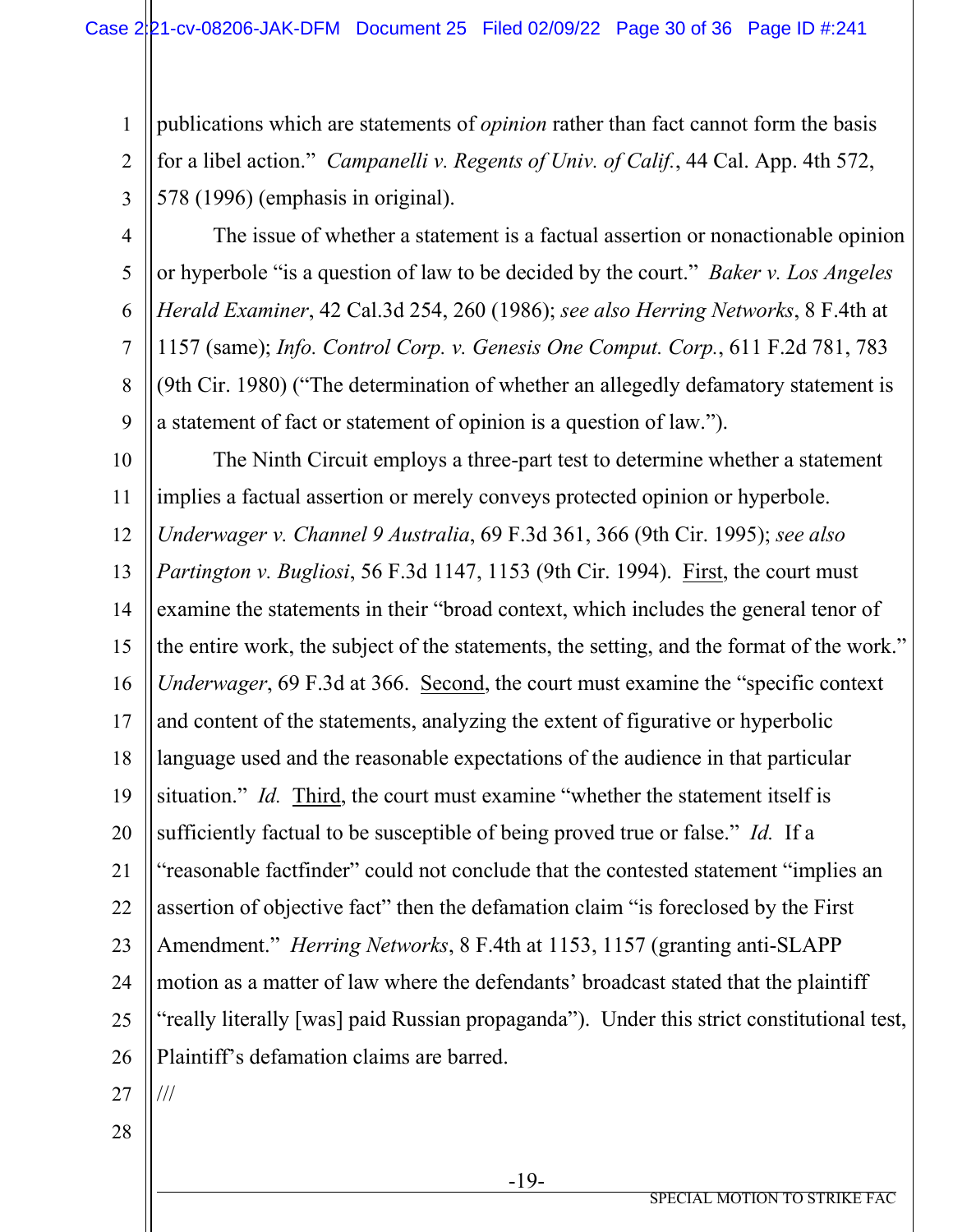1

# **i. The Broad Context of the Series.**

2 3 4 5 6 7 8 9 10 11 12 13 14 15 16 17 18 19 20 21 The broad context and general tenor of the Series favors a finding that the allegedly defamatory implications are not actionable. "'Where potentially defamatory statements are published in a . . . setting in which the audience may anticipate efforts by the parties to persuade others to their positions by use of epithets, fiery rhetoric or hyperbole, language which generally might be considered as statements of fact may well assume the character of statements of opinion.'" *Ferlauto*, 74 Cal. App. 4th at 1401–02. Indeed, the use of "epithets, fiery rhetoric or hyperbole," and "colorful commentary," even on a news show, supports a finding of non-actionability, and "negates the impression that [the speaker] impl[ied] a false assertion of fact." *Herring Networks*, 8 F.4th at 1157–58 (quoting *Info. Control Corp.*, 611 F.2d at 784 and *Partington*, 56 F.3d at 1154). Here, the Series is a documentary exposé focusing on the experiences of India Oxenberg as a vehicle to reveal and criticize the inner workings and nefarious dealings of NXIVM as a cultlike organization. *See generally* RJN, Ex. 1. The Series is unabashedly critical of NXIVM and its leaders and builds to a climax where several of the leaders are prosecuted and convicted of serious crimes. *Id.* While the Series occasionally gives a nod to those, like Plaintiff, who extol NXIVM's benefits, *see, e.g.,* FAC ¶¶ 20–32, the broad context and general tenor of the Series treats NXIVM harshly with first person accounts of the damage it caused. *See Partington*, 56 F.3d at 1154 (critical accounts of controversial trial lend themselves to finding of non-actionable opinion).

22

## **ii. The Specific Context of the Material at Issue.**

23 24 25 26 27 28 The specific context of the allegedly defamatory implications also supports a finding of non-actionability. "Loose, figurative [and] hyperbolic" language supports the conclusion that a statement is constitutionally protected. *Milkovich*, 497 U.S. at 21. Courts must look at the language to discern whether the specific context for the publication is "figurative or hyperbolic." *Underwager*, 69 F.3d at 367. Here, the alleged implications are all presented as opinions – sometimes interlaced with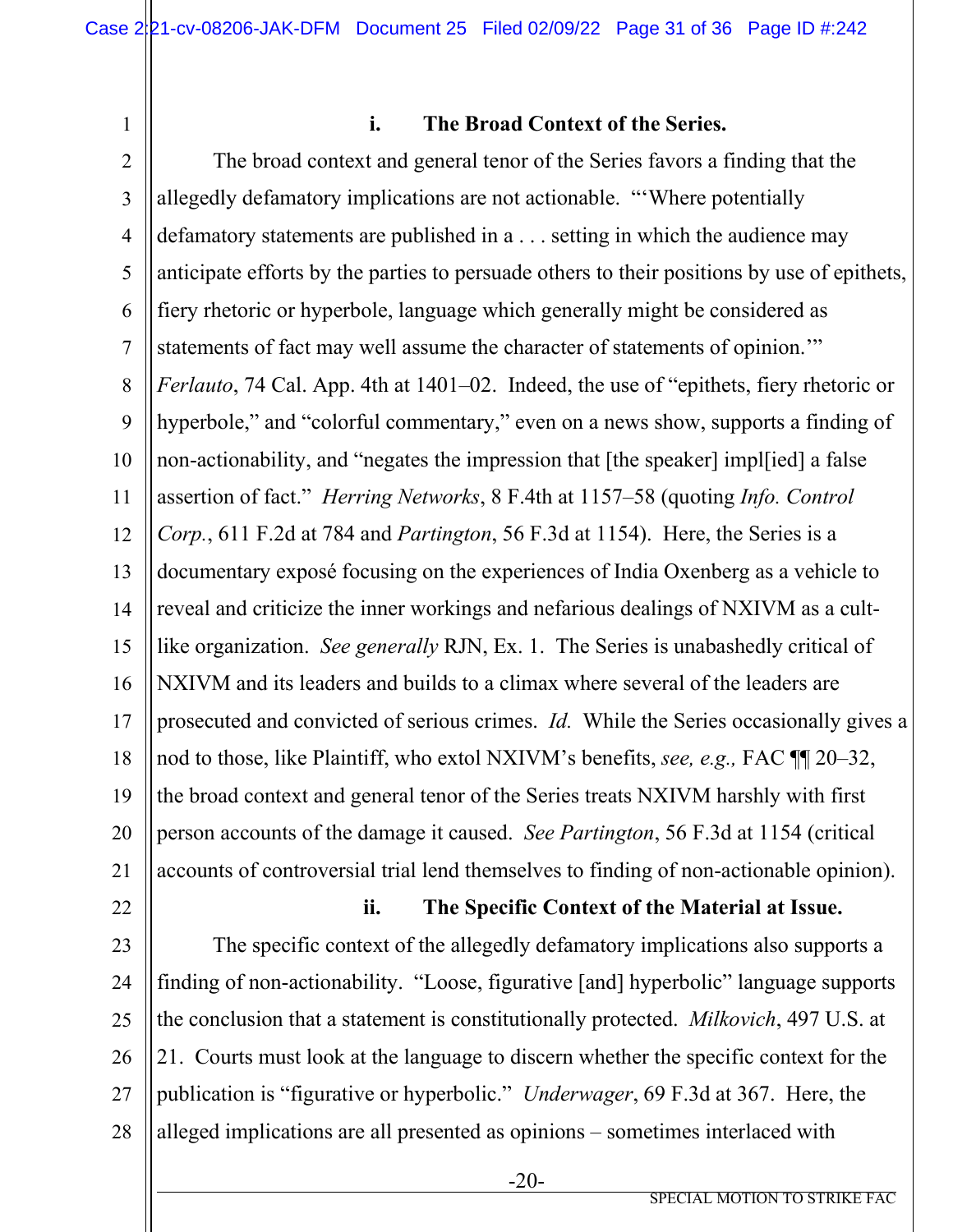1 2 3 4 5 6 7 8 9 10 11 12 13 14 15 16 17 18 19 20 21 22 epithets, fiery rhetoric, hyperbole and colorful commentary – about NXIVM. Four of the five alleged implications are connected to people identified as experts on cults, and their *opinions* about NXIVM. *See, e.g.,* FAC ¶¶ 46–48 (quoting "'cult experts'" Rick Ross and Steven Hassan likening NXIVM's "mind-control" techniques to those used by "ISIS and Al-Qaeda"), ¶ 51 (quoting another "'cult expert,' Dr. Janja Lalich," referencing Nazi experimentation when discussing NXIVM's Porter),  $\P$  56– 57 (Ross' further reference to NXIVM's destructive methods), ¶ 70 (II–V). *See Partington*, 56 F.3d at 1156 ("[I]f it is plain that the speaker is expressing a subjective view, an interpretation, a theory, conjecture, or surmise, rather than claiming to be in possession of objectively verifiable facts, the statement is not actionable.'"). The Series features professed experts to opine as to why they view NXIVM as dangerous. *See NXIVM Corp. v. Sutton*, 2007 WL 1876496 (D.N.J. June 27, 2007), at \*12 (holding that readers would understand Ross' critiques of NXIVM offer particular viewpoints). In doing so, the experts are making fiery, rhetorical – and admittedly hyperbolic – references to some of the world's worst organizations of the last century: the Nazis, ISIS and Al-Qaeda. NXIVM, in turn, is depicted in the Series as declaring at least one of the experts, Ross, as a "devil" and a "suppressive," which is "the worst possible thing that can occur." RJN, Ex. 1, Ep. 2 at 32:14. The fifth allegedly defamatory implication references Raniere's "lusty and imaginative expressions of contempt" for women. *Ferlauto*, 74 Cal. App. 4th at 1401 (quoting *Letter Carriers*, 418 U.S. at 286). While misogynistic, Raniere's comments are his impression of what the "primitive parts" of men want. FAC  $\P$  70(I).

23

# **iii. The Language of the Material at Issue.**

24 25 26 27 28 Even if Raniere's and the experts' statements can be understood to imply qualities about Plaintiff – which Defendants dispute is reasonable or clear as a matter of law – the language itself is not to be taken literally as being provably true or false. There is no verifiable statement or implication that Plaintiff is a Nazi. In *Koch v. Goldway*, 817 F.2d 507, 508–10 (9th Cir. 1987), the Ninth Circuit rejected a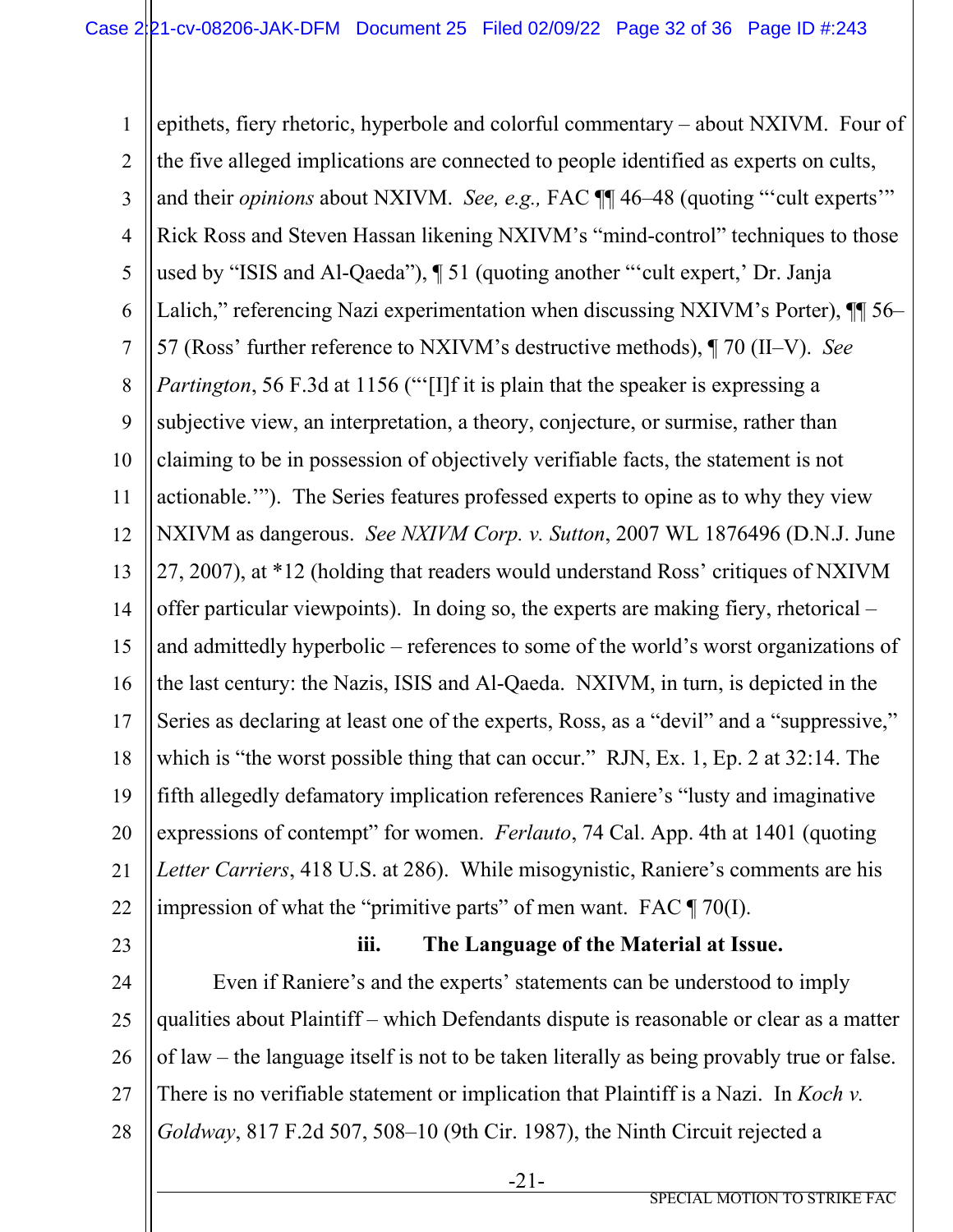1 2 3 4 5 6 7 8 9 10 11 12 13 14 15 16 17 18 defamation claim where the defendant suggested that his political opponent was *actually* a missing Nazi war criminal by the same name. The court held the suggestion was rhetorical hyperbole. Here, the expert's analogy of former Dr. Porter to Nazi doctors is not meant to suggest Porter is a Nazi (and not at all meant to apply to Plaintiff), nor is the reference to ISIS or Al-Qaeda meant to be a literal, verifiable label. *See also Buckley v. Littell,* 539 F.2d 882, 893–95 (2d Cir. 1976) (holding that the term "fascist" could not be regarded as a statement of fact); *Moyer v. Amador Valley Jt. Union High Sch. Dist.*, 225 Cal. App. 3d 720, 724–26 (1990) (statements that express "subjective judgment by the speaker," including that the plaintiff "terrorized" others, are not actionable). In *NXIVM*, a federal court in New Jersey dismissed NXIVM's trade disparagement claim on a Rule 12(c) motion, holding that "when an individual states or opines that a group constitutes a 'cult' or is 'cult-like,' no verifiable fact is communicated to the listener or reader." 2007 WL 1876496 at \*11. Here, the experts' low opinions of NXIVM and Raniere's desires to "weaponize" his followers, as well as Raniere's opinions of the "primitive parts" of men, are not presented as verifiable facts. Even if they could be applied to Plaintiff – which is neither reasonable nor clear – they are still presented as constitutionally protected opinions or hyperbole critical of those who support NXIVM's methods.

19 20 21 22 23 24 Finally, even if there were such a literal analogy (there is not) the broad and specific contexts still support a finding of non-actionability. In *Herring Networks*, the plaintiff was undisputedly accused by Defendants of "really literally [being] paid Russian propaganda" during a news segment. 8 F.4th at 1153. Nevertheless, the Ninth Circuit held that the broad and specific contexts supported a finding that the statement was rhetorical hyperbole and therefore not actionable. *Id.* at 1160.

25 26 Under the Ninth Circuit's three-part test, none of the alleged implications – even if they were found to exist – can support a cause of action for defamation here.

27

28

# **B. Plaintiff's Ancillary Claims Also Fail as a Matter of Law.**

Plaintiff's ancillary claims for false light, intentional infliction of emotional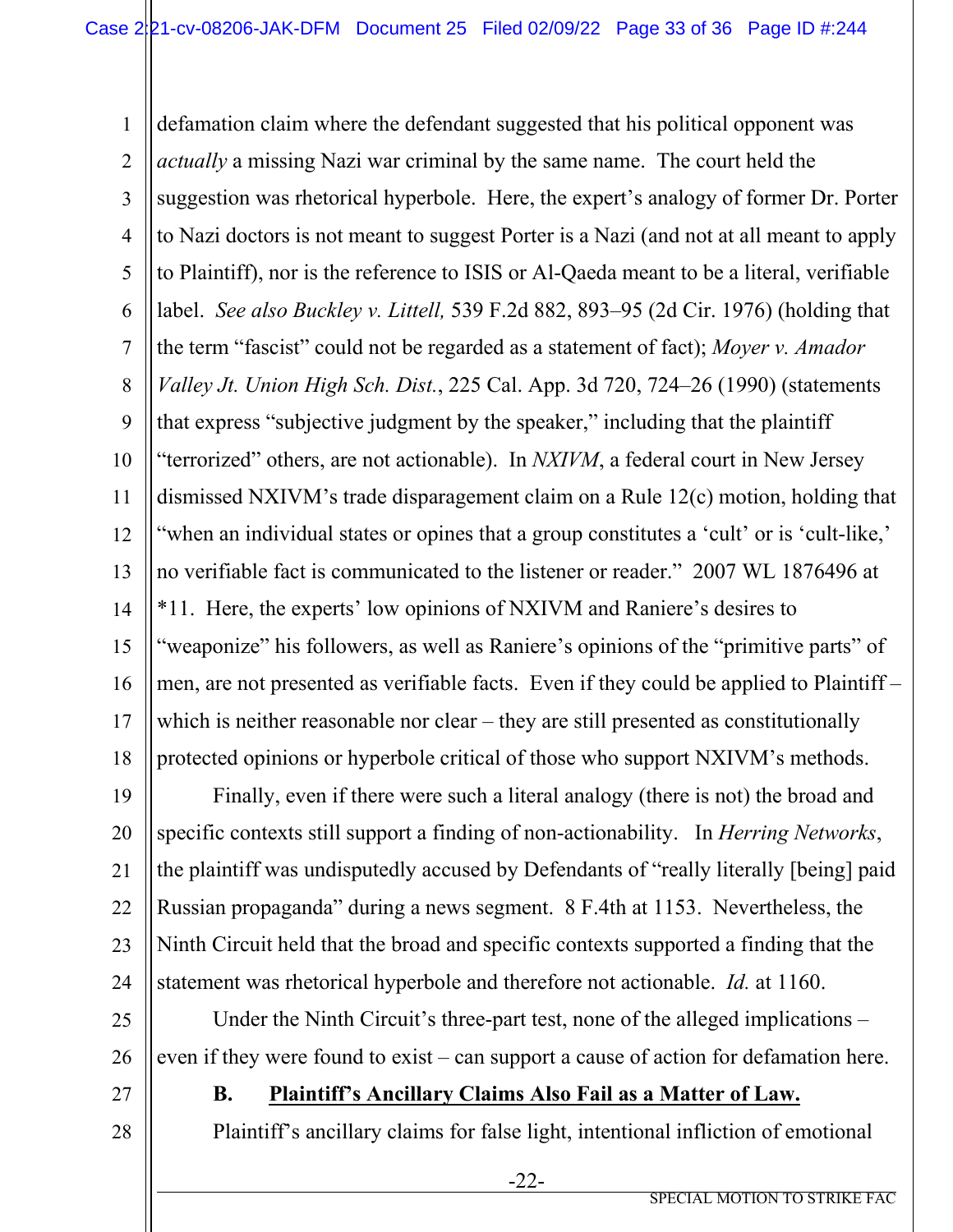distress and appropriation of name and likeness also fail as a matter of law.

2

1

3 4 5 6 7 8 9 10 11 12 13 14 15 16 17 18 **1. The Ancillary Claims Are Duplicative and Must Be Dismissed.** When "claims for invasion of privacy and emotional distress are based on the same factual allegations as those of a simultaneous libel claim, they are superfluous and *must be dismissed*." *Couch v. San Juan Unif. Sch. Dist.*, 33 Cal. App. 4th 1491, 1504 (1995) (emphasis added); *see also Rudwall v. BlackRock, Inc.*, 289 Fed. Appx. 240, 241 (9th Cir. 2008) (same, quoting *Couch*). For example, in *Couch*, the court dismissed false light and emotional distress claims that were based on the same allegedly tortious conduct as a simultaneous defamation claim. *Couch*, 33 Cal. App. 4th at 1504. Here, Plaintiff's two invasion of privacy claims and his claim for intentional infliction of emotional distress ("IIED") are based on the same underlying facts as his defamation claims. *Compare* FAC ¶¶ 70–96 (defamation claims) *with id.* ¶¶ 98, 100–103 (appropriation claim based on allegedly "defamatory" statements and implications in Series using his name and image, which are purportedly harming his "reputation"), ¶¶ 111–116 (false light claim is based on allegedly "false" material that is the same as the bases for the defamation claims), ¶¶ 121–124 (IIED claim is based on the same allegedly "defamatory content" and "defamatory statements"). Plaintiff's ancillary claims are duplicative and must be dismissed.

19

**2. The Ancillary Claims Fail Because the Defamation Claims Fail.**

20 21 22 23 24 25 26 27 28 The First Amendment circumscribes "*all* claims whose gravamen is the alleged injurious falsehood of a statement." *Blatty*, 42 Cal. 3d at 1042–43 (emphasis added). Thus, "[t]he collapse of the defamation claim *spells the demise of all other causes of action* in the same complaint which allegedly arise from the same publication." *Gilbert*, 147 Cal. App. 4th at 34 (emphasis added) (dismissing defamation and IIED claims). This is because, "liability cannot be imposed on *any* theory for what has been determined to be a constitutionally protected publication." *Reader's Digest Assn. v. Super. Ct.*, 37 Cal.3d 244, 265 (1984) (emphasis added) (dismissing defamation, false light and IIED claims on the same constitutional grounds). Plaintiff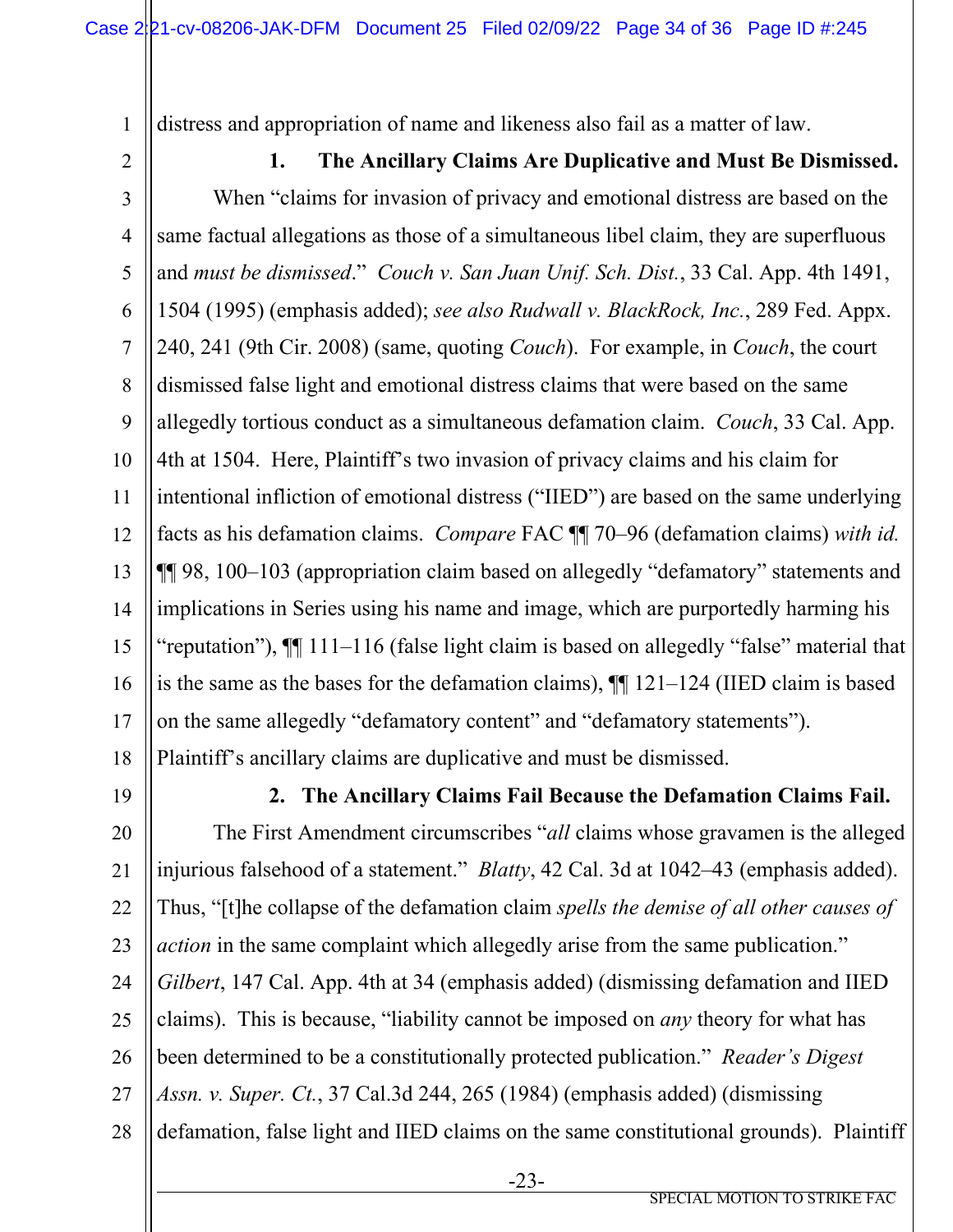1 2 cannot avoid the strictures of the defamation claims by pleading alternative causes of action. Just as the defamation claims fail, so, too, must the ancillary claims.

3

4

**3. The "Appropriation" Claim Also Fails for Independent Reasons.** Plaintiff does not articulate if his third cause of action for "appropriation of name or likeness" is a statutory or common law claim, but it fails in either event.

5 6

# **a. The Series Is an Expressive, Not Commercial, Work.**

7 8 9 10 11 12 13 14 15 16 17 18 19 20 21 A plaintiff alleging common law and/or statutory misappropriation of likeness under California Civil Code § 3344 is required to "establish a *direct connection* between the use of [her] name or likeness and a *commercial* purpose." *Polydoros v. Twentieth Cent. Fox Film Corp.*, 67 Cal. App. 4th 318, 322 (1997) (emphasis in original); *see also* Civ. C. § 3344(a).<sup>[9](#page-34-0)</sup> Claims for misappropriation of image will not stand in California unless the image was used "*exclusively* for … commercial gain." *Leidholt v. L.F.P., Inc.*, 860 F.2d 890, 895 (9th Cir. 1988) (emphasis added); *see also Brewer v. Hustler Magazine, Inc.*, 749 F.2d 527, 530 (9th Cir. 1984) (Civil Code § 3344 "is limited to appropriation for purposes of advertising or solicitation of purchases"). Expressive material does not lose its heightened protections merely because it is sold for a profit. *See, e.g., Leidholt*, 860 F.2d at 895 ("the fact that [a magazine] is operated for a profit does not extend a commercial purpose to every article within it"). Plaintiff's third cause of action is based on Defendants' use of his likeness and name "in their series." FAC ¶ 98; *see also id.* ¶ 101. Such uses serve an expressive, not a commercial purpose, and cannot support a misappropriation claim.

- 22
- 23

# **b. Defendants' Uses Are Protected Speech.**

Civil Code § 3344 contains an important exception: "a use of a . . . likeness in

<span id="page-34-0"></span><sup>24</sup> 25 26 27 28  $9$  The U.S. Supreme Court defines commercial speech as that which "does 'no more than propose a commercial transaction.'" *Va. State Bd. v. Va. Citizens Consumer Council, Inc.*, 425 U.S. 748, 762 (1976); *Central Hudson Gas & Elec. Co. v. Public Serv. Comm'n*, 447 U.S. 557, 561 (1980) (defining commercial speech as "expression related solely to the economic interests of the speaker and its audience"). "If speech is not 'purely commercial' – that is, if it does more than propose a commercial transaction – then it is entitled to full First Amendment protection." *Mattel, Inc. v. MCA Records, Inc.*, 296 F.3d 894, 906 (9th Cir. 2002).